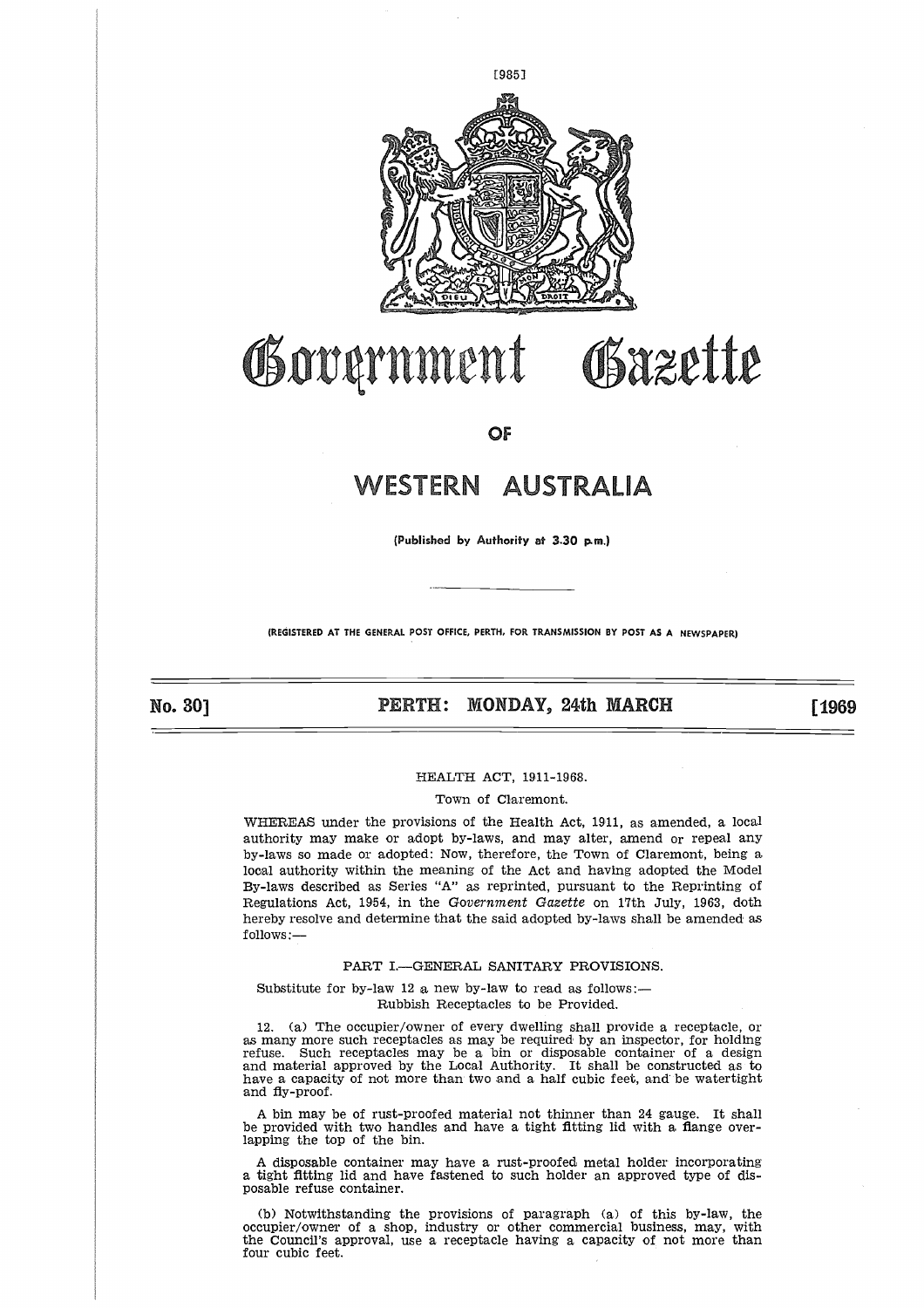(c) For the purpose of this by-law and by-laws 14 and 15, the term "refuse" does not include slops or liquid waste, and no person shall place any such slops or liquid waste in any such refuse receptacle. For the purpose of this by-law and by-laws 14 and 15, the term "ref<br>
not include slops or liquid waste, and no person shall place any<br>
or liquid waste in any such refuse receptacle.<br>
<br>
Seed at a meeting of the Claremont To

Passed at a meeting of the Claremont Town Council this 20th day of January, 1969.

E. W. H. MILNER, D. E. JEFFERYS, Town Clerk.

Approved by His Excellency the Governor in Council this 5th day of March, 1969.

> W. S. LONNIE, Clerk of the Council.

#### HEALTH ACT, 1911-1968.

#### Shire of Shark Bay.

WHEREAS it is provided in the Health Act, 1911, as amended, a local authority may of its own motion, by resolution, adopt with or without modification the whole or any portion of by-laws caused to be prepared by the Governor under the provisions of section 343 (1) of that Act; and whereas Model By-laws described as Series "A", prepared in accordance with those provisions and duly amended have, pursuant to the Reprinting of Regulations Act, 1954, been reprinted with amendments to and including that published in the *Government Gazette* on 25th June, 1963, and so reprinted have been published in the Gov-<br>*ernment Gazette* on 17th July, 1963, and further amended, *inter alia*, by<br>notices published in the Government Gazettes on 20th March, 1964, 2 June, 1965, and 14th April, 1966; Now, therefore, the Shire of Shark Bay, being a local authority within the meaning of the Act, doth hereby resolve and determine that the said Model By-law, as so reprinted and published in the *Government Gazette* on 17th July, 1963, together with the amendments published in the *Government Gazettes* on 20th March, 1964, 23rd June, 1965, 14th April, 1966, shall be adopted without modification and doth hereby also prescribe the following scale of fees as applied to Schedule "D" of Part IX of the adopted by-laws:—

PART IX.-OFFENSIVE TRADES.

All-Offensive Trades: Fee per Annum—\$10.

Passed at a meeting of the Shark Bay Shire Council held on the 25th day of October, 1968.

> J. LEE STEERE, President. W. J. EYLES,

Shire Clerk.

Approved by His Excellency the Governor in Executive Council this 5th day of March, 1969.

> W. S. LONNIE, Clerk of the Council.

#### TRAFFIC ACT, 1919-1968.

Police Department, Perth, 5th March, 1969.

Police 65/2066.

HIS Excellency the Governor in Executive Council, acting pursuant to the powers conferred by the Traffic Act, 1919-1968, has been pleased to make the regulations set out in the schedule hereunder.

> R. T. NAPIER, Commissioner of Police.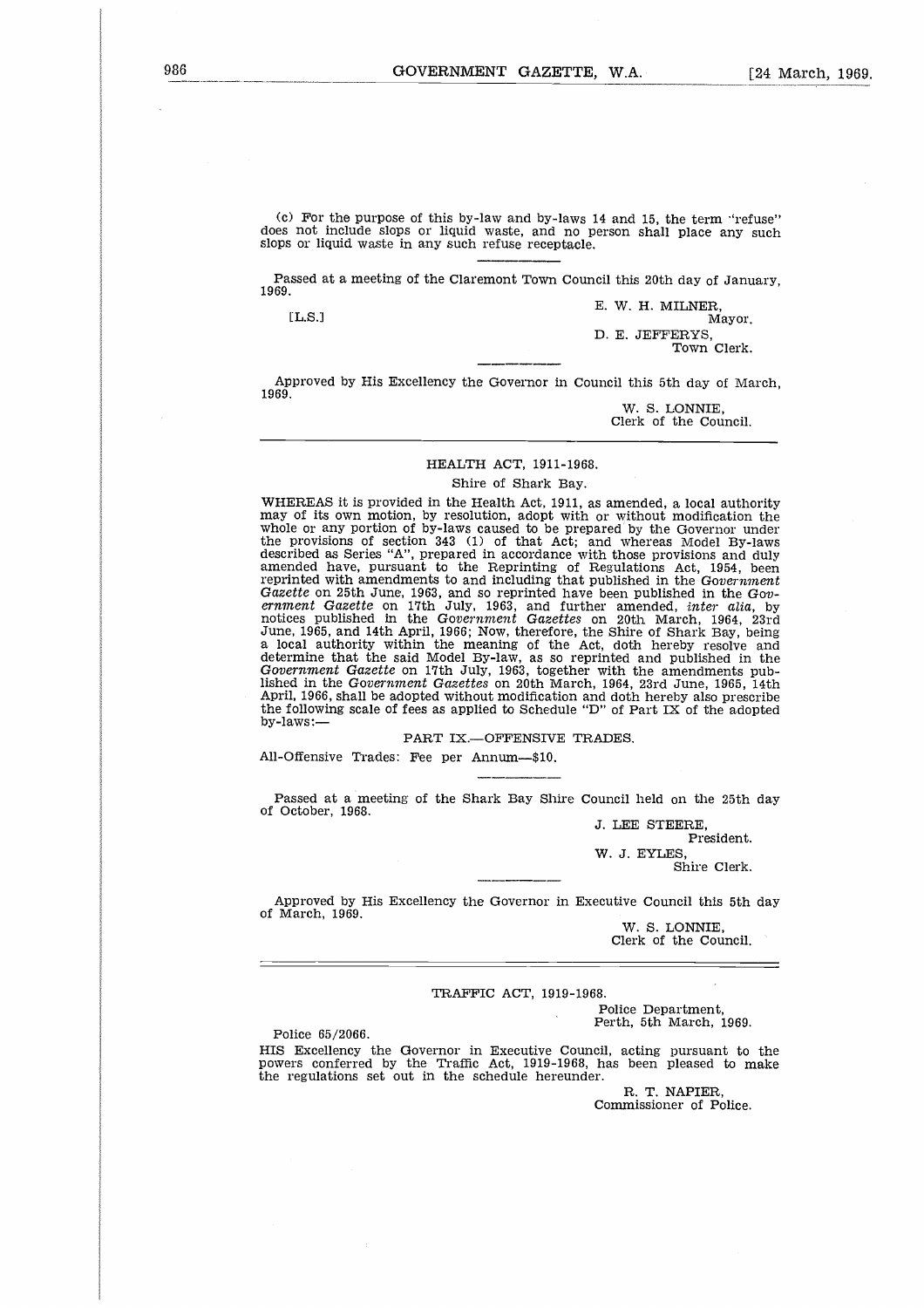## Schedule.

#### Regulations.

1. In these regulations the Road Traffic Code, 1965, published in the *Government Gazette* on the 30th December, 1965, and amended from time to time thereafter by notices so published, are referred to as the principal regulations. Principal Regulations.

2. Regulation 1104 of the principal regulations is amended by adding after subregulation (6) a subregulation as follows: Reg. 1104 amended.

(7) The provisions of paragraph (c) of subregulation (6) of this regulation do not apply to a person engaged on the installation or maintenance of warning devices at a railway level crossing, where the standing of the vehicle is necessary for that purpose. .

#### TRAFFIC ACT, 1919-1968.

Police Department, Perth, 5th March, 1969.

Police 65/3137.

under.

HIS Excellency the Governor in Executive Council, acting pursuant to the powers conferred by the Traffic Act, 1919-1968, has been pleased to make the regulations set out in the schedule hereto.

> R. T. NAPIER, Commissioner of Police.

#### Schedule.

#### Regulations.

1. In these regulations the Vehicle Standards Regulations, 1965, Principal in the *Covernment Cagette* on the 30th December 1965, regulations. published in the *Government Gazette* on the 30th December, 1965, and amended from time to time thereafter by notices so published, are referred to as the principal regulations.

2. Regulation 1013 of the principal regulations is amended by substituting for the passage, "first registered on or after the 1st January, 1969" in lines four and five, the passage, "manufactured on or after the 1st January, 1970".

#### LOCAL GOVERNMENT ACT, 1960-1968. Department of Local Government,

Perth, 6th March, 1969. HIS Excellency the Governor in Executive Council, acting pursuant to the powers conferred by sections 401 and 678 of the Local Government Act, 1960- 1968, has been pleased to make the regulations set forth in the schedule here-

> R. C. FAUST, Secretary for Local Government.

## Schedule.

#### Regulations.

1. In these regulations the Local Government (Appeals to Minister) Regulations published in the *Government Gazette* on the 22nd June, 1961, are referred to as the principal regulations. Principal regulations.

2. Regulation 3 of the principal regulations is amended by sub-2. Regulation 3 of the principal regulations is amended by  $sub$ – Reg. 3 stituting for the passage "based." in paragraph (c) the passage—  $\frac{amended.}{}$ 

based, and shall notify the secretary of the department whether or not a hearing will be required in the matter of the appeal."

3. Regulation 6 of the principal regulations is amended by adding after the word, "and" in line two, the passage, ", if so required by the appellant, shall". Reg. 6 amended.

Reg. 1013 amended.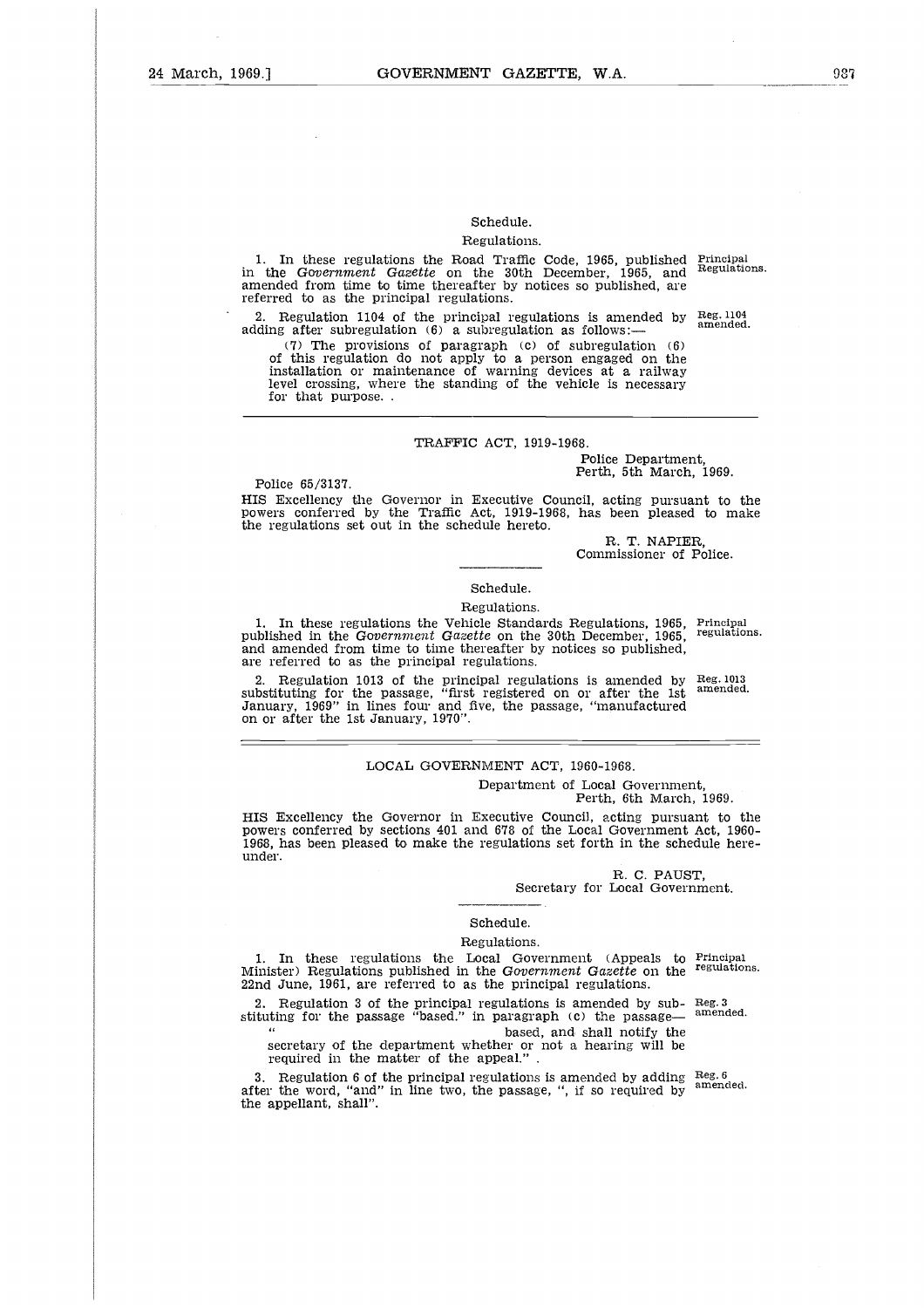#### LOCAL GOVERNMENT ACT, 1960-1968.

The Municipality of the Town of Claremont.

By-laws Relating to the Lake Claremont Golf Centre—Amendment. L.G. 1133/63.

IN pursuance of the powers conferred upon it by the abovementioned Act and of all other powers enabling it, the Council of the abovementioned Municipality hereby records having resolved on the 20th day of January, 1969, to make and submit for confirmation by the Governor, the following amendment to the by-laws relating to the Lake Claremont Golf Centre: The Municipality of the Town of Claremont.<br>
By-laws Relating to the Lake Claremont Golf Centre—Amendment.<br>
1133/63.<br>
Suance of the powers conferred upon it by the abovementioned Act are<br>
records having resolved on the 20th

Clause 44 as amended on 30th March, 1966, is deleted and the following clause is substituted therefor:-

| 3. 1133/63.                                                                                                                                                                                                                                                                                                                                        |                   |                     |           |                  |             |
|----------------------------------------------------------------------------------------------------------------------------------------------------------------------------------------------------------------------------------------------------------------------------------------------------------------------------------------------------|-------------------|---------------------|-----------|------------------|-------------|
| ursuance of the powers conferred upon it by the abovementioned Act a<br>I other powers enabling it, the Council of the abovementioned Municipal<br>by records having resolved on the 20th day of January, 1969, to make a<br>hit for confirmation by the Governor, the following amendment to t<br>ws relating to the Lake Claremont Golf Centre:- |                   |                     |           |                  |             |
| ause 44 as amended on 30th March, 1966, is deleted and the following clar<br>bstituted therefor:—                                                                                                                                                                                                                                                  |                   |                     |           |                  |             |
| 44. The following fees shall be paid by persons for playing or practising<br>$=$ :dog                                                                                                                                                                                                                                                              |                   |                     |           |                  |             |
| Green Fees                                                                                                                                                                                                                                                                                                                                         |                   |                     |           | Par 3 Course     | Long Course |
| Weekdays:                                                                                                                                                                                                                                                                                                                                          |                   |                     |           |                  |             |
| 9-holes                                                                                                                                                                                                                                                                                                                                            |                   | $\ldots$ . $\ldots$ |           | 30 cents         | 40 cents    |
| 18-holes                                                                                                                                                                                                                                                                                                                                           | $\ldots$          | <b>Second</b>       | $\cdots$  | 50 cents         | 80 cents    |
| Saturdays, Sundays, Public<br>Holidays:                                                                                                                                                                                                                                                                                                            |                   |                     |           |                  |             |
| 9-holes                                                                                                                                                                                                                                                                                                                                            | and the           | <b>Alan Control</b> | $\ldots$  | 40 cents         | 50 cents    |
| 18-holes                                                                                                                                                                                                                                                                                                                                           | <b>Collection</b> | <b>Albany</b>       | $\cdots$  | 70 cents         | \$1.00      |
| Concessions Weekdays:<br>School Children and Ladies'<br>Clubs:<br>9-holes                                                                                                                                                                                                                                                                          |                   | $\sim$              |           |                  | 30 cents    |
| 18-holes                                                                                                                                                                                                                                                                                                                                           |                   | $\cdots$            |           |                  | 50 cents    |
| Saturday Mornings: Men's Club,<br>18-holes ….                                                                                                                                                                                                                                                                                                      | <b>Contract</b>   | <b>Contract</b>     | $\sim$    |                  | 80 cents    |
| Sundry Charges:<br>Putting for each half-hour<br>or part thereof                                                                                                                                                                                                                                                                                   |                   | $\ldots$            | $\cdots$  | 20 cents         |             |
| Hire of Bags and Sticks                                                                                                                                                                                                                                                                                                                            |                   |                     |           | 30 cents         |             |
| Hire of Buggies                                                                                                                                                                                                                                                                                                                                    |                   |                     | .         | 20 cents         |             |
| Practice Net (30 balls)                                                                                                                                                                                                                                                                                                                            |                   |                     | $\ddotsc$ | 20 cents         |             |
|                                                                                                                                                                                                                                                                                                                                                    |                   |                     |           |                  |             |
| ted this 23rd day of January, 1969.                                                                                                                                                                                                                                                                                                                |                   |                     |           |                  |             |
| Common Seal of the Town of Claremont<br>was hereto affixed in the presence of—                                                                                                                                                                                                                                                                     |                   |                     |           |                  |             |
| [LS.]                                                                                                                                                                                                                                                                                                                                              |                   |                     |           | E. W. H. MILNER, | Mayor.      |
|                                                                                                                                                                                                                                                                                                                                                    |                   |                     |           | D. E. JEFFERYS.  | Town Clerk. |
|                                                                                                                                                                                                                                                                                                                                                    |                   |                     |           |                  |             |

Dated this 23rd day of January, 1969. The Common Seal of the Town of Claremont was hereto affixed in the presence of

Recommended-

L. A. LOGAN, Minister for Local Government.

Approved by His Excellency the Governor in Executive Council this 5th day of March, 1969.

> W. S. LONNIE, Clerk of the Council.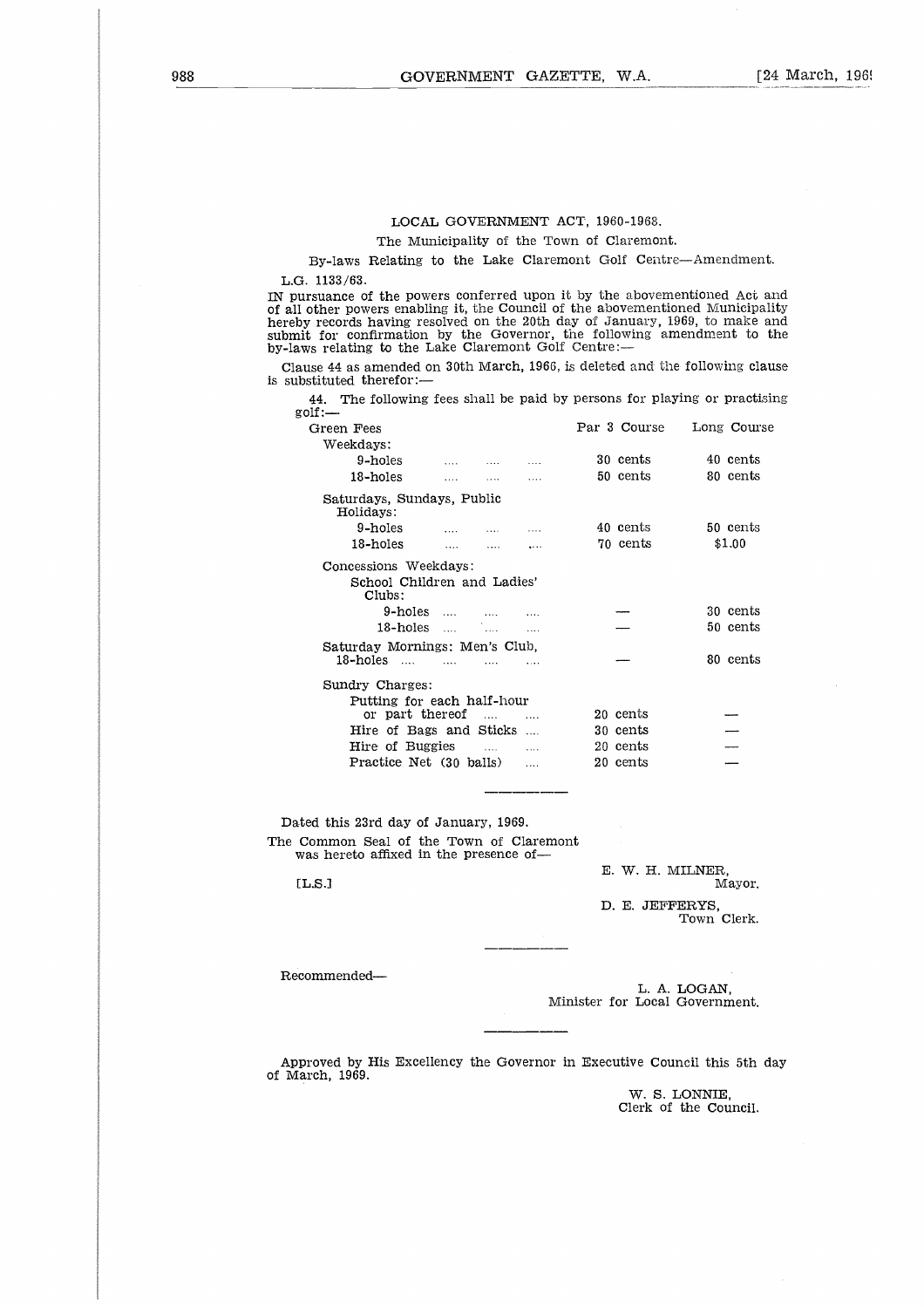By-law Relating to Zoning.

L.G. 186/59.

IN pursuance of the powers conferred upon it by the abovementioned Act and all other powers enabling it, the Council of the above Municipality hereby records having resolved on the 27th day of September, 1968, to make and submit for confirmation of the Governor the following amendments to the by-law appearing in the *Government Gazette* published on 7th November, 1963.

1. Delete clause 5 from the by-law and substitute the following new clause:- 5. No person shall use any land within a Special Industry (2) Area established by this by-law for any use other than that of an oil terminal, activities associated therewith and the warehousing of motor vehicle accessories as described in first schedule of this by-law.

2. Add to the by-law a schedule reading:—

First Schedule.

Motor Vehicle Accessories permitted to be warehoused in Special Industry (2) Area-

(i) New tyres.

(ii) New tubes.

- (iii) New batteries. (iv) Car care products polishes, polishing cloths, chamois, sponges, tyre paint, upholstery cleaner.
- (v) Cooling system products cleaner, protector, solder.
- (vi) Wheel balance weights.
- (vii) Air filters.
- (viii) Oil filters.
- (ix) Fuel filters.
- (x) Battery cables.
- (xi) Fan belts.
- (xii) Lamp bulbs.
- (xiii) Sealed beam headlamps.
- (xiv) Radiator hose.
- (xv) Radiator caps. (xvi) Spark plugs.
- (xvii) Windscreen wiper equipment.

Dated this 1st day of October, 1968.

The Common Seal of the Town of Mosman Park was affixed hereto in the presence of (x) Bauery capes.<br>
(xii) Lamp bulbs.<br>
(xii) Lamp bulbs.<br>
(xiv) Radiator hose.<br>
(xv) Radiator caps.<br>
(xvi) Spark plugs.<br>
(xvii) Windscreen wiper equipment.<br>
<br>
and this 1st day of October, 1968.<br>
Common Seal of the Town of M

D. G. JONES,

D. A. WALKER,

Town Clerk.

Recommended

L. A. LOGAN, Minister for Local Government.

Approved by His Excellency the Governor in Executive Council this 5th day of March, 1969.

> W. S. LONNIE, Clerk of the Council.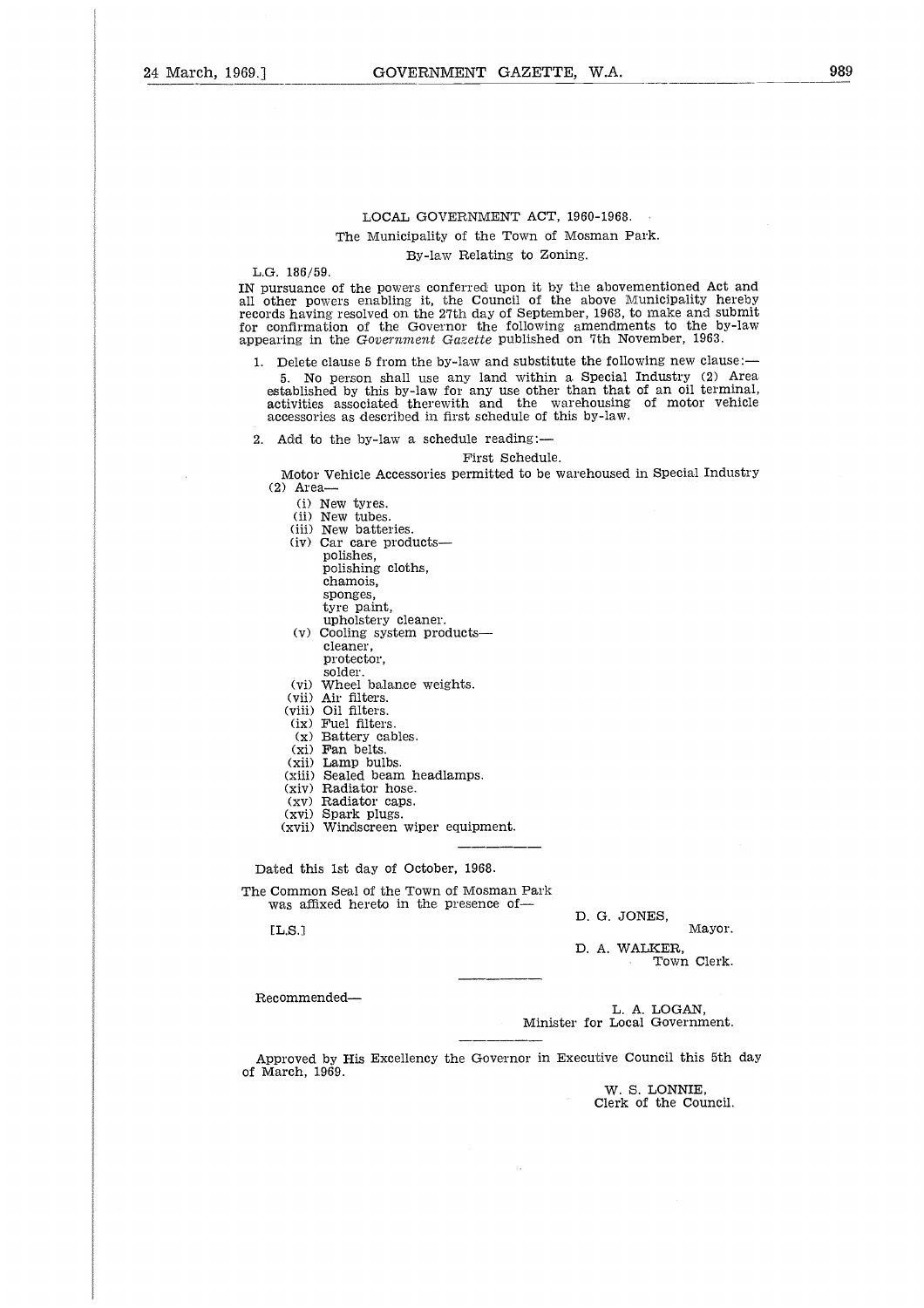#### LOCAL GOVERNMENT ACT, 1960-1968.

Shire of Canning.

By-laws Amending By-laws Classifying South, Central, North and West Wards.

L.G. 539/66A.

IN pursuance of the powers conferred upon it by the abovementioned Act and all other powers enabling it, the Council of the abovementioned Municipality hereby records having resolved on the 9th December, 1968, to make and submit for confirmation by the Governor the following by-laws:

The by-laws of the Shire of Canning published in the *Government Gazette* on the 13th February, 1957, as amended from time to time thereafter be amended as follows:

The Tenth Schedule (Showroom Warehouse) is amended by the addition thereto of the following:

Portion of Canning Location 2 and being lots 73 and 74 (Albany Highway) on Plan 132.

Dated the 9th day of December, 1968.

The Common Seal of Shire of Canning was hereunto affixed by authority of a resolution of the Council in the presence of-

E. CLARK,

EL.S.l President.

N. DAWKINS Shire Clerk.

Recommended

L. A. LOGAN, Minister for Local Government.

Approved by His Excellency the Governor in Executive Council the 5th day of March, 1969.

> W. S. LONNIE, Clerk of the Council.

#### LOCAL GOVERNMENT ACT, 1960-1968.

The Municipality of the Shire of Cuballing.

By-law Relating to the Speed of Vehicles Driven on Land which is Vested in or under the Care, Control or Management of the Shire of Cuballing.

L.G. 79/69.

IN pursuance of the powers conferred upon it by the abovementioned Act and all other powers enabling it, the Council of the abovementioned Municipality hereby records having resolved on the 11th day of September, 1968, to make and submit for confirmation by the Governor, the following by-law:

No person shall drive a vehicle, or allow a vehicle to be driven on any "A" class reserve, vested in or under the control or management of the Shire of Cuballing-

(a) at a speed in excess of 6 miles per hour;

(b) in this by-law the word "vehicle" has the same meaning as it has in, and for the purposes of the Traffic Act.

(c) Penalty \$10.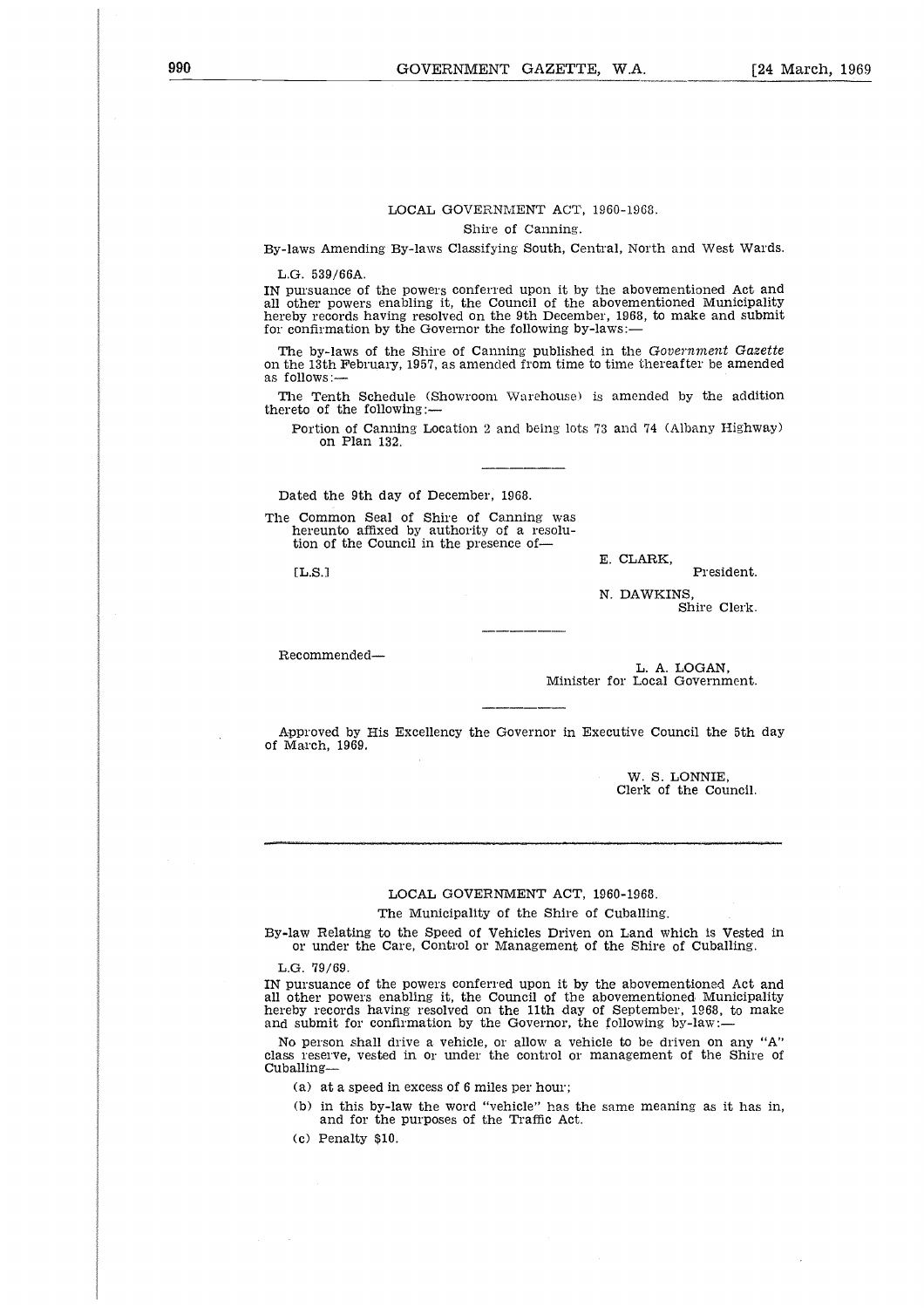Dated this 29th day of January, 1969. The Common Seal of the Shire of Cuballing was hereby affixed in the presence of Ated this 29th day of January, 1969.<br>
Common Seal of the Shire of Cuballing<br>
was hereby affixed in the presence of-<br>
F. S. D. WATTS,<br>
F. J. A. GOULD,<br>
Shire Clen<br>
Shire Clen

F. S. D. WATTS,

F. J. A. GOULD, Shire Clerk.

Recommended

L. A. LOGAN, Minister for Local Government.

Approved by His Excellency the Governor in Executive Council this 5th day of March, 1969.

> W. S. LONNIE, Clerk of the Council.

#### LOCAL GOVERNMENT ACT, 1960-1968.

The Municipality of the Shire of Dalwallinu.

By-law Relating to Speed of Vehicles Driven on Land which is Vested in or under the Care, Control or Management of the Shire of Dahvallinu.

L.G. 123/69.

IN pursuance of the powers conferred upon it by the abovementioned Act and of all other powers enabling it, the Council of the abovementioned Municipality hereby records having resolved on the 13th day of January, 1969, to make and submit for confirmation by the Governor the following by-law:-

No person shall drive a vehicle or allow a vehicle to be driven on land which is vested in or is under the care, control or management of the Shire of Dalwallinu o in<br>
n<br>
n<br>
n<br>
n<br>
ie

(a) in parking areas designated as such by means of appropriate signs, in such land, at a speed exceeding 10 miles per hour;

(b) in other parts of such land, at a speed exceeding 20 miles per hour;

(c) penalty \$20.

Dated this 21st day of February, 1969. The Common Seal of the Shire of Dalwallinu was hereby affixed in the presence of-

EL.S.1

H. L. ATKINSON, Shire President. R. A. L. BROOMHALL, Shire Clerk.

Recommended

L. A. LOGAN, Minister for Local Government.

Approved by His Excellency the Governor in Executive Council this 5th day of March, 1969.

**W. S.** LONNIE, Clerk of the Council.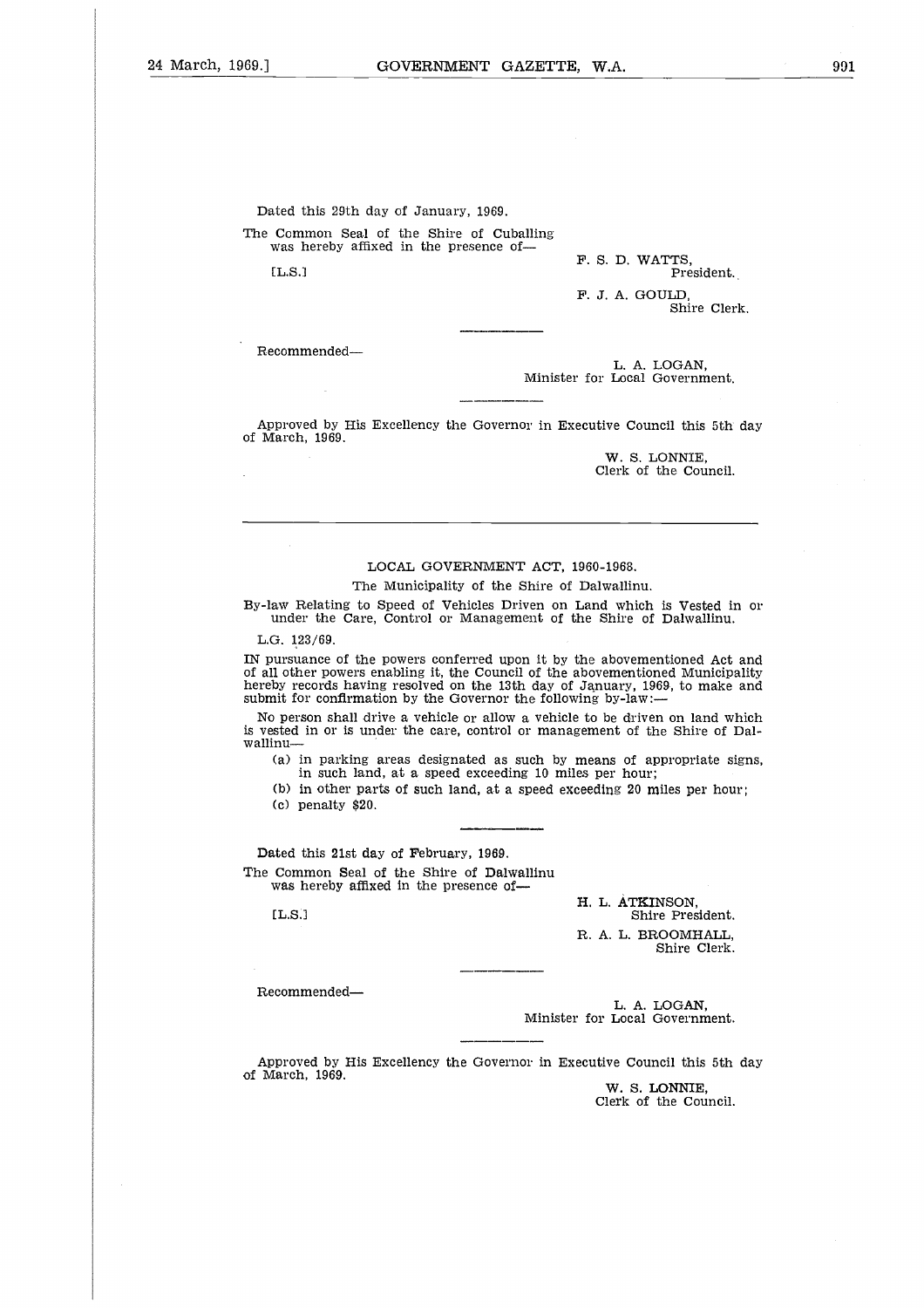#### LOCAL GOVERNMENT ACT, 1960-1968. The Municipality of the Shire of Exmouth.

Adoption of Draft Model By-law No. 17 Relating to Vehicle Wrecking.

L.G. 1076/68.

IN pursuance of the powers conferred upon it by the Local Government Act, 1960, as amended, the Commissioner for the Shire of Exmouth hereby records having resolved on the 18th day of December, 1968, to adopt the Draft Model By-law No. 17 as published in the *Government Gazette* of the 12th day of October, 1965. Local Government Model By-laws (Vehicle Wrecking) No. 17 being the whole of the by-law. Adoptic<br>
F. 1076<br>
ursuar as a<br>
as a<br>
ds hav-<br>
<u>11 B</u>y-l<br> **Comm**<br>
Shire comm<br>
Shire ds<br>
18th ds<br>
11 L.S.<br>
1

The Common Seal of the Municipality of the Shire of Exmouth was hereto affixed on the 18th day of December, 1968, in the presence **of-**

 $[LL.S.]$ 

J. K. MURDOCH, Commissioner. S. J. DELLAR, Shire Clerk.

Recommended

L. A. LOGAN, Minister for Local Government.

Approved by His Excellency the Governor in Executive Council this 5th day of March, 1969.

> W. S. LONNIE, Clerk of the Council.

#### LOCAL GOVERNMENT ACT, 1960-1968.

The Municipality of the Shire of Gingin.

By-laws Relating to the General Control, Management and Preservation of Public Property, Park Lands and Reserves, the Control of which is Vested in the Council.

L.G. 76/59.

IN pursuance of the powers conferred upon it by the abovementioned Act and of all other powers enabling it, the Council of the abovementioned Municipality hereby records having resolved on the 12th September, 1968, to make and submit for confirmation by the Governor, the following by-laws: under<br>[1] other<br>py reception for the by-lind Ju<br>By a 41.<br>41. eted the Commercian<br>hereun<br>[1] L.S.]

The by-laws of the Shire of Gingin published in the *Government Gazette* of the 2nd July, 1962, are hereby amended in the following manner:-

By adding after by-law 41 the following by-law:-

41. (a) No person shall use any electrical appliance in which is incorporated any heating device without the express permission of the Council.

Dated this 25th day of February, 1969. The Common Seal of the Shire of Gingin was hereunto affixed in the presence of-

 $[LLS.]$ 

N. T. FEWSTER, President.

N. WALLACE, Shire Clerk.

Recommended

L. A. LOGAN, Minister for Local Government.

Approved by His Excellency the Governor in Executive Council this 5th day of March, 1969.

W. S. LONNIE, Clerk of the Council.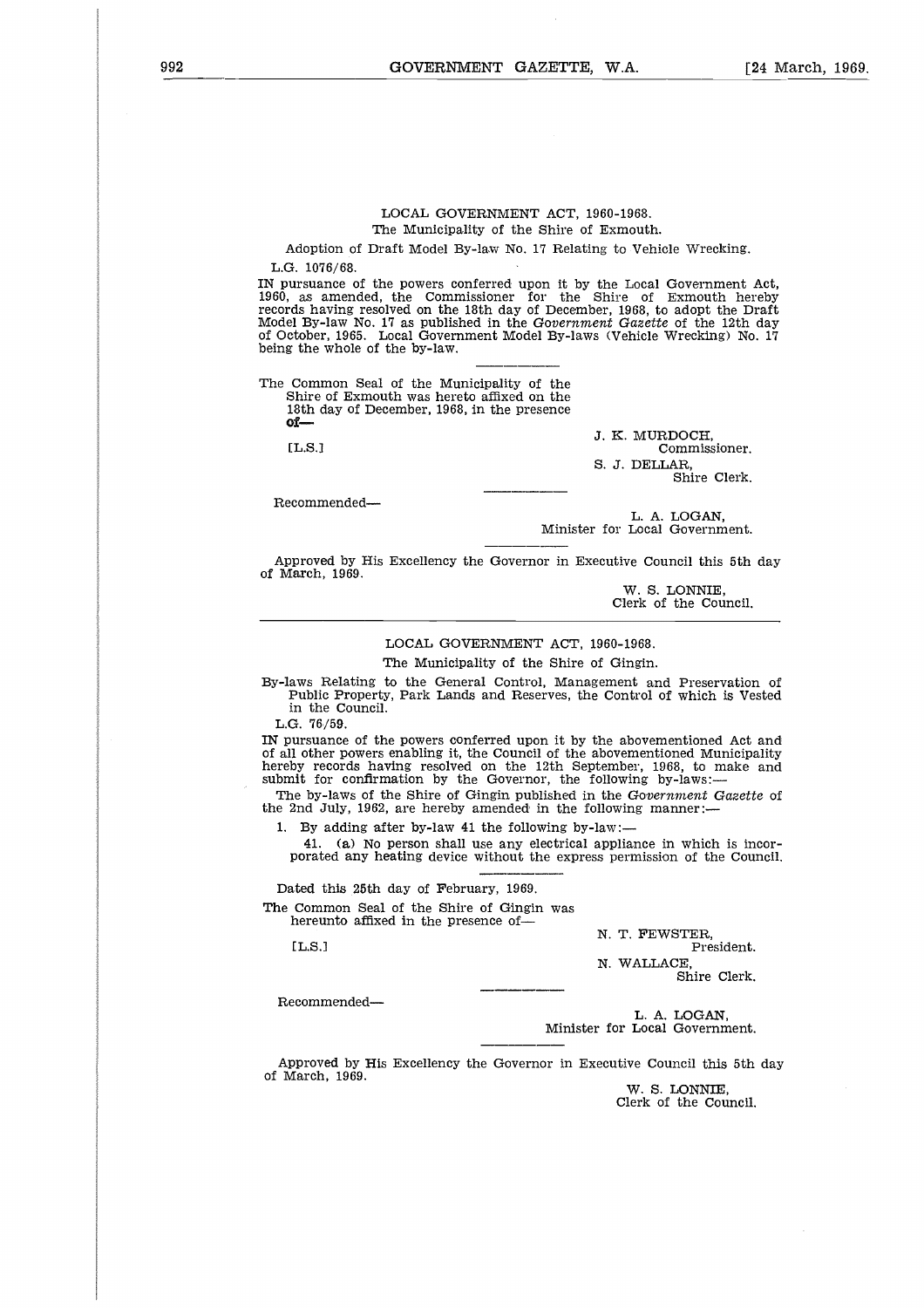#### LOCAL GOVERNMENT ACT, 1960-1968.

The Municipality of the Shire of Gingin.

Adoption of Draft Model By-laws (Holiday Cabins and Chalets) No. 18. L.G. 1036/68.

IN pursuance of the powers conferred upon it by the abovementioned Act, the Council of the abovementioned Municipality hereby records having resolved on the 14th November, 1968, to adopt the Draft Model By-laws published in the *Government Gazette* of the 13th August, 1968, with such alterations as are here set out.

Holiday Cabins and Chalets Draft Model By-laws No. 18—Alterations.

Add to by-law 5 (a) (iii) the following proviso:-

Provided that where a Holiday Cabin or Chalet was established, maintained or conducted before the commencement of these by-laws and where the minimum distance between external walls is not less than 20 ft., the Council may register it as a Holiday Cabin or Chalet. d to by-law 5 (a) (iii) the following proviso:—<br>
Provided that where a Holiday Cabin or Chalet was established, m<br>
tained or conducted before the commencement of these by-laws<br>
where the minimum distance between external w

By-law 7. Substitute for the expression "120 days" in line two the expression "nine months".

Dated this 25th day of February, 1969. The Common Seal of the Shire of Gingin was hereunto affixed in the presence of

N. T. FEWSTER,<br>President.

N. WALLACE,

Shire Clerk.

Recommended

L. A. LOGAN, Minister for Local Government.

Approved by His Excellency the Governor in Executive Council this 5th day of March, 1969.

> W. S. LONNIE, Clerk of the Council.

#### LOCAL GOVERNMENT ACT, 1960-1968.

The Municipality of the Shire of Gingin.

By-laws for the Management, Use and Letting of the Gingin Recreation Ground.

L.G. 130/69.

IN pursuance of the powers conferred upon it by the abovementioned Act and of all other powers enabling it, the Council of the abovementioned Municipality hereby records having resolved on the 12th September, 1968, to make and submit for confirmation by the Governor the following by-laws:

#### Application for Hiring Ground.

1. Application shall be made to the Shire Clerk, or Caretaker, who shall issue a receipt for all moneys relating to such hire, and such hire fees shall be paid in advance by the applicant.

#### Hire Fees and Charges.

2. The fees and charges for the letting or hiring of the Ground shall be as set out in the First Schedule hereto.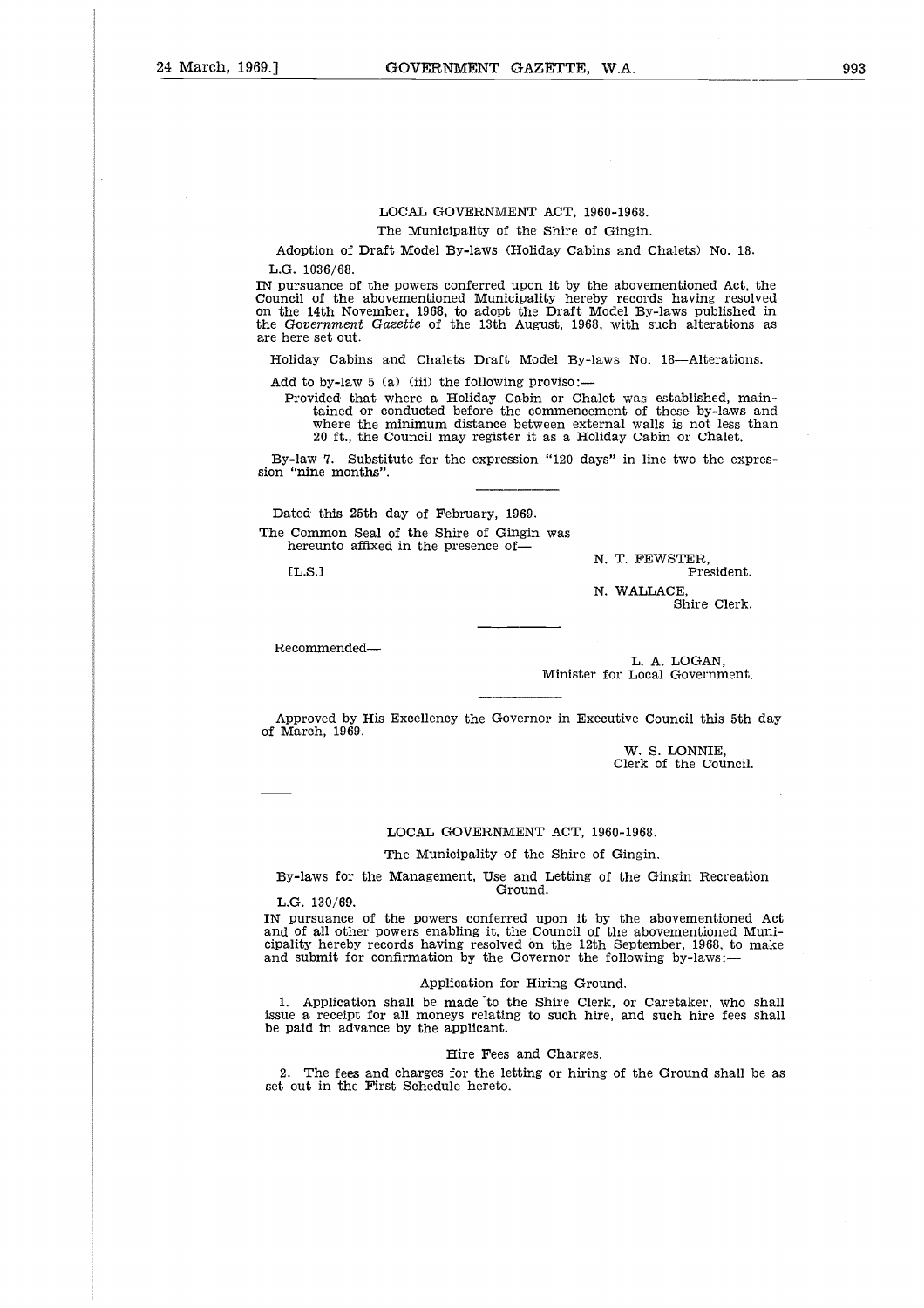#### Decorations or Temporary Erections on the Ground.

3. Hirers may decorate the Grounds using only those fixtures which are approved for the purpose, and no person shall drive a nail into any part of the walls, windows, doors, floors, etc., or otherwise deface any building. Unless consent has been obtained all decorations or fixtures which have been erected in connection with any entertainment must be removed to the satisfaction of the Shire by twelve o'clock noon on the day following the entertainment.

#### Right to Let or Hire.

4. The Council shall have the right to let or hire, or to refuse to let or hire, any part of the Ground, Buildings, Fixtures, Furniture or Fittings, etc., to any applicant without assigning any reason for doing so.

#### Cancellation of Hire.

The Council may at any time cancel any arrangements made for hiring of the Grounds, Buildings, Fixtures, Furniture, or Fittings, etc., by giving such reasonable notice in writing as may be possible, but which shall not be less than seven (7) days.

#### Discretion of Hire.

6. The Council may, without considering priority of claim of any applicant, determine to which applicant the hire of the Grounds shall be granted, in the event of two applicants desiring to hire such Ground at the same time and on the same date.

#### Compliance with Acts of Parliament and Regulations.

7. The hirer of the Ground shall comply with the provisions of the Health Act, Entertainment Tax Act, Performing Rights Association Act, or any other Act and/or Regulations in force for the time being and applicable to the hiring and use of the Ground. If, in the opinion of the Council, all necessary actions have not been taken to comply with the said Acts or any Acts in force, the Council may, at any time prior to or during the term of engagement, forbid and prevent the use of such Ground. The hirer must accept full responsibility in the event of any dispute arising in connection with the provisions of necessities under this by-law or the non-compliance therewith.

#### Hire Fees upon Breach.

8. In the event of the use of the Ground being forbidden or prevented under the last preceding by-law the hirer shall forfeit the full amount paid and the Council shall not be responsible to the hirer for any loss or damage sustained.

#### Spirituous Liquors, etc.

9. No spirituous liquors, wine, beer, stout, cider, sherry, etc., shall be brought into and consumed in any part of the Ground during the term of engagement or the period of hire except by written consent or permission of the Council,

#### Responsibility of Hirer.

10. The hirer of the Ground shall be responsible for

- (a) maintaining good order and due observance of these by-laws by persons on the Ground;
- (b) any damage to the Ground, Buildings, Fixtures, Fittings, Furniture, etc., or other part or parts of the property;
- (c) to replace back in the proper position forms, tables, furniture, etc., removed from the buildings by the hirer, to the satisfaction of the Shire Clerk.

#### Authorised Persons.

11. The Shire Clerk of the Council, the Caretaker, or other person authorised by the Council, or any Police officer, shall have access and ingress to the Ground at all times and every facility shall be afforded by the hirers for enforcing the observance of these by-laws.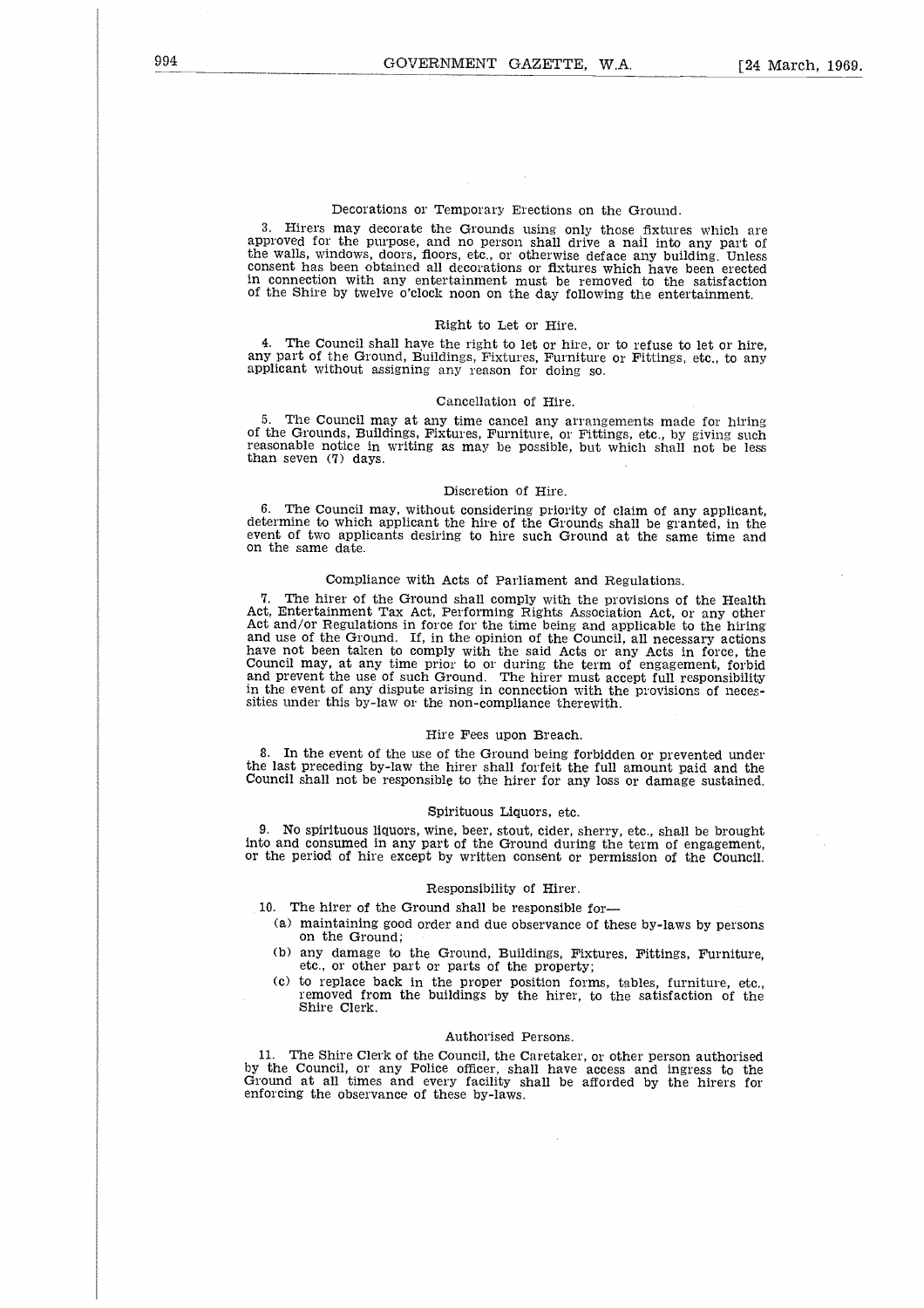#### Electrical Fittings.

#### First Schedule. FEES AND CHARGES.

| Electrical Fittings.                                                                                         |                                        |              |              |
|--------------------------------------------------------------------------------------------------------------|----------------------------------------|--------------|--------------|
| 12. No person shall remove or replace any electrical fitting without the<br>permission of the Council.       |                                        |              |              |
| Caretaker.                                                                                                   |                                        |              |              |
| 13. The Caretaker will be a person appointed by the Council.                                                 |                                        |              |              |
|                                                                                                              |                                        |              |              |
| First Schedule.                                                                                              |                                        |              |              |
| FEES AND CHARGES.                                                                                            |                                        |              |              |
|                                                                                                              |                                        |              | \$           |
| (a) Functions charging more than 50c, admission $\ldots$ $\ldots$ $\ldots$                                   |                                        |              | 6.00         |
| (b) Functions charging 50c, and under admission $\ldots$ $\ldots$ $\ldots$ $\ldots$<br>(c) Social gatherings | المتحدث التبعد المناطق المناطق المتحدث |              | 5.00<br>2.00 |
|                                                                                                              |                                        |              |              |
|                                                                                                              |                                        |              |              |
| Passed by a resolution of the Gingin Shire Council on the 12th September,<br>1968.                           |                                        |              |              |
|                                                                                                              |                                        |              |              |
| Dated this 25th day of February, 1969.                                                                       |                                        |              |              |
| The Common Seal of the Shire of Gingin was<br>hereunto affixed in the presence of—                           |                                        |              |              |
| [ <b>L.S.</b> ]                                                                                              | N. T. FEWSTER.                         | President.   |              |
|                                                                                                              | N. WALLACE.                            |              |              |
|                                                                                                              |                                        | Shire Clerk. |              |
| 77 - - - - - - - - - - - 1 - - 1                                                                             |                                        |              |              |

Recommended

L. A. LOGAN, Minister for Local Government.

Approved by His Excellency the Governer in Executive Council this 5th day of March, 1969.

> W. S. LONNIE, Clerk of the Council.

#### LOCAL GOVERNMENT ACT, 1960-1968.

The Municipality of the Shire of Murray.

Adoption of Draft Model By-laws Relating to Standing Orders No. 4. L.G. 1026/68.

IN pursuance of the powers conferred upon it by the abovementioned Act, the Council of the abovementioned municipality hereby records having resolved on the 13th day of February, 1969, to revoke the resolution of the Council made the 18th day of July, 1968, adopting the Draft Model By-law (Standing Orders) No. 4, and to adopt such of the Draft Model By-law published in the Government *Gazette* of the 12th December, 1961, and amendments published on the 25th January, 1962, and the 8th May, 1962, as are here set out:—

#### Local Government Model By-law.

#### (Standing Orders) No. 4.

Alterations.

(a) Wherever it appears in the by-law delete the word "Mayor" and insert the word "President". (b) In line 3 Clause 8 (2) insert after the word "Council" the words "required for the conduct of the meeting". (c) In line 1 of Clause 13 insert after the word "question" the words "requiring study and research" and in line 2 insert after the word "least" the word "twenty". (d) In line 1 of Clause 36 (2) insert after the word "than" the word "twenty".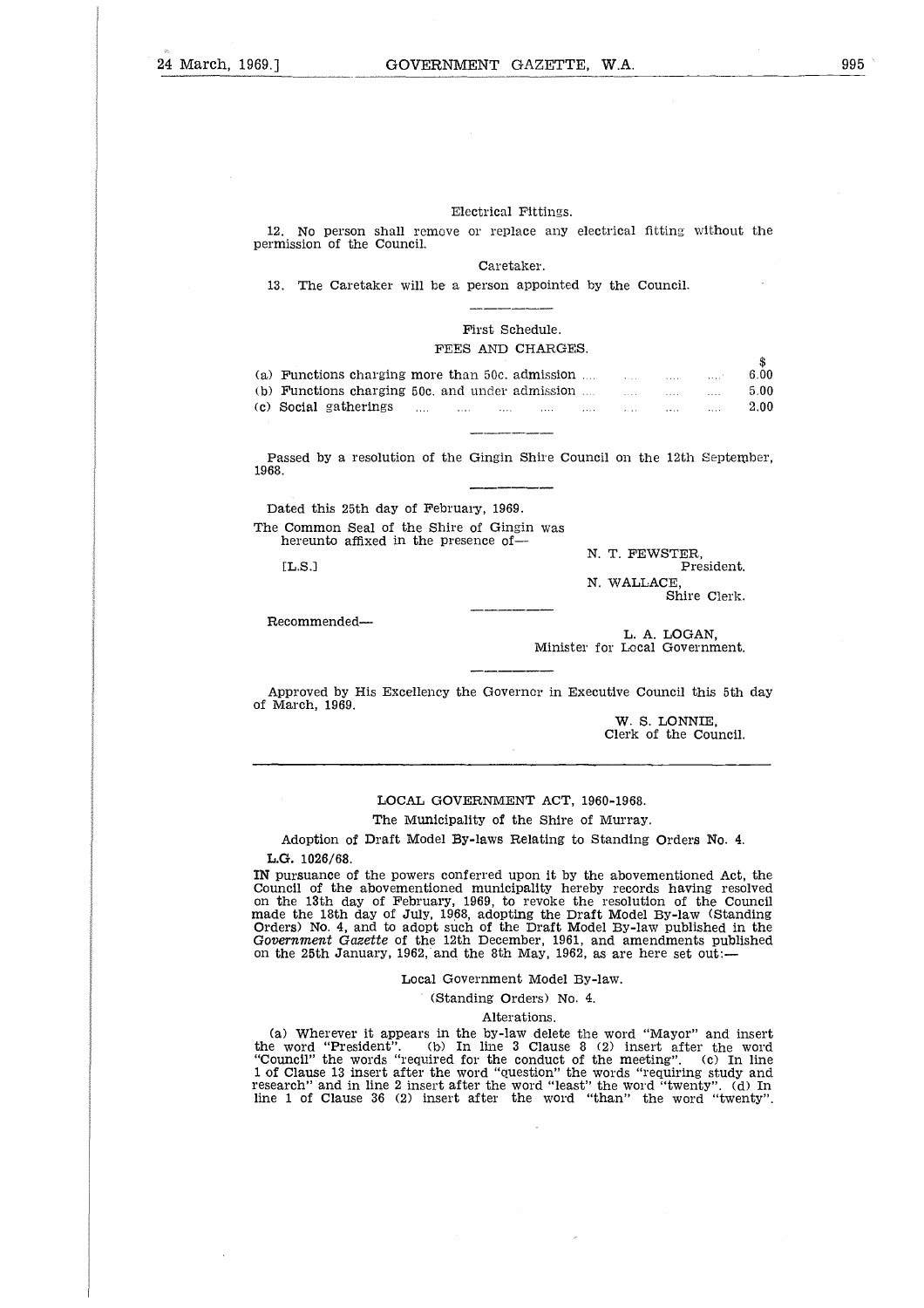(e) Delete Clause 51 (2). (f) In line 1 of Clause 88 (2) insert after the word "and" the word "three". (g) Delete Clause 88 (5). (h) Delete Clause 90 (5). *(i)* In line 2 of Clause 93 (1) insert after the word "than" the word "two".

Dated this 13th day of February, 1969. The Common Seal of the Shire of Murray was hereunto affixed in the presence of-Delete<br>
" the<br>
m line<br>
tted the<br>
Comm<br>
L.S.]<br>
romm

 $IT.S.1$ 

H. W. NANCARROW, President. J. W. SIBBALD, Shire Clerk.

Recommended

L. A. LOGAN, Minister for Local Government.

Approved by His Excellency the Governor in Executive Council this 5th day of March, 1969.

W. S. LONNIE, Clerk of the Council.

LOCAL GOVERNMENT ACT, 1960-1968. The Municipality of the Shire of Perth. By-laws Relating to Zoning.

L.G. 75/68B.

IN pursuance of the powers conferred upon it by the abovementioned Act and of all other powers enabling it, the Council of the abovementioned Municipality hereby records having resolved on the 9th day of July, 1968, to make and submit for confirmation by the Governor, the following by-laws:

The by-laws of the Shire of Perth published in the *Government Gazette* of the 29th June, 1960, are hereby amended in the following manner:

Section 11 of the Fifth Schedule is altered by the addition at the end thereof of the following:-

Osborne—Herdsman Parade: Herdsman Lake Lot 371, Certificate of Title Volume 55, Folio 39A, and Herdsman Lake Lot 372, Certificate of Title Volume 1222, Folio 119—An Hotel. 

Dated this 9th day of July, 1968.

The Common Seal of the Shire of Perth was hereunto affixed by authority of a resolution

of the Council in the presence of-

EL.S.]

M. STARKE,

President. L. P. KNUCKEY, Shire Clerk.

Recommended

L. A. LOGAN, Minister for Local Government.

Approved by His Excellency the Governor in Executive Council this 5th day of March, 1969.

W. S. LONNIE, Clerk of the Council.

LOCAL GOVERNMENT ACT, 1960-1968. The Municipality of the Shire of Rockingham. By-law Relating to New Street Alignments.

L.G. 279/61.

IN pursuance of the powers conferred upon it by the abovementioned Act and of all other powers enabling it, the Council of the abovementioned Municipality hereby records having resolved on the 12th day of November, 1968, to make and submit for confirmation by the Governor the following by-law:-

1. The provision of a new street alignment on both sides of Parkin Street between Fisher Street and Hymus Street as shown on the plan in the Schedule hereto.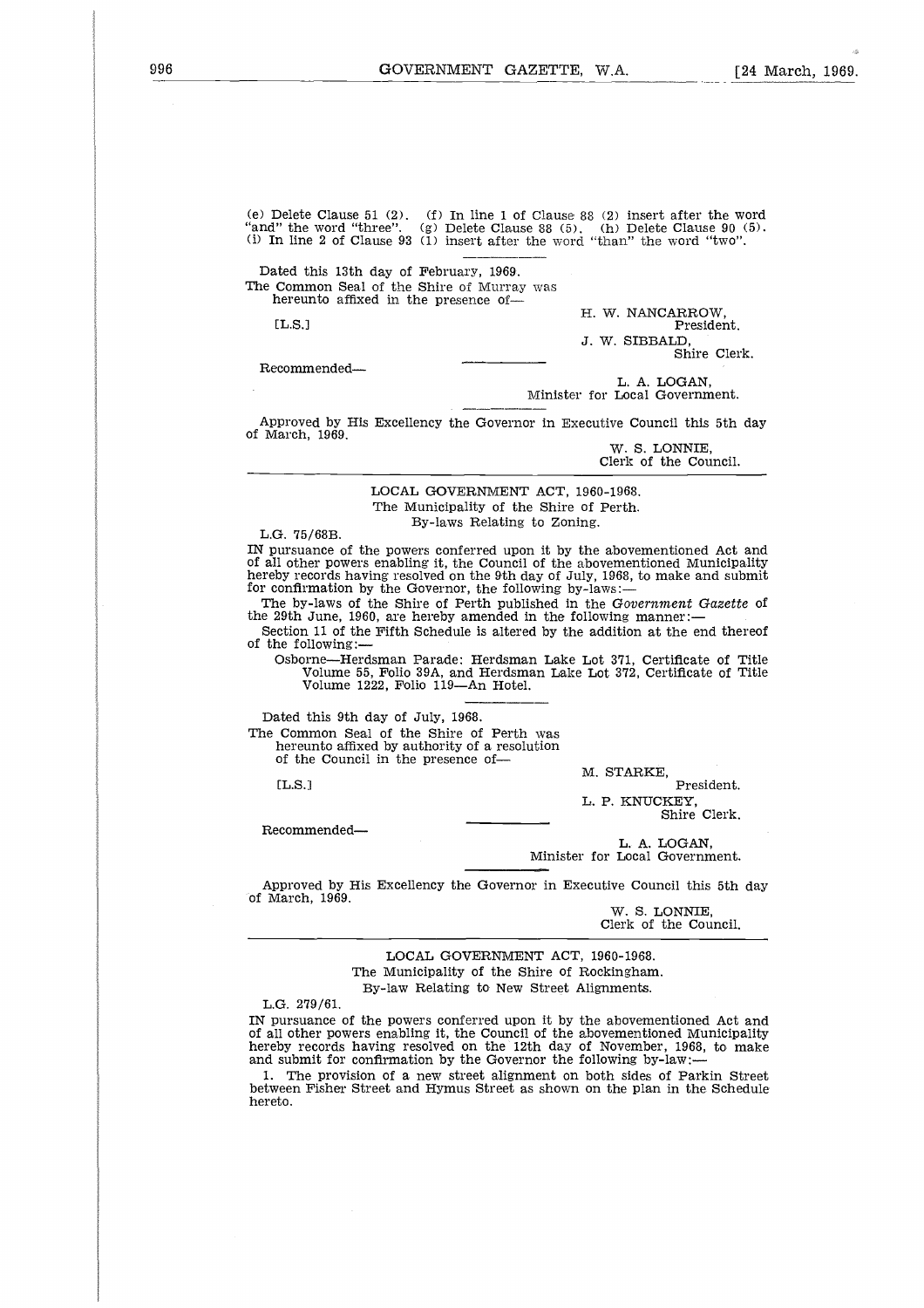÷,

 $\bar{z}$ 

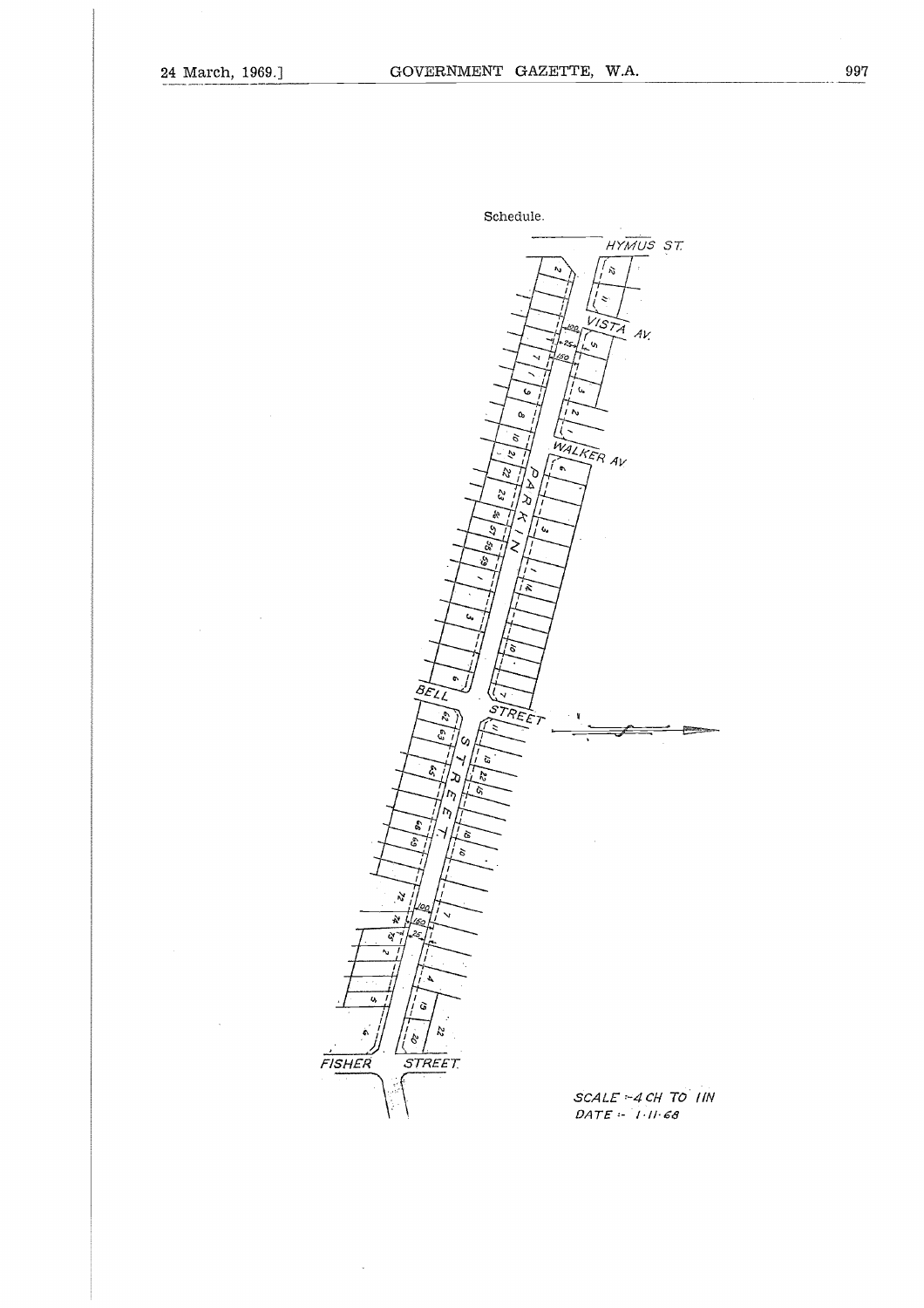Dated this 18th day of November, 1968.

Passed at a meeting of the Shire of Rockingham this 12th day of November, 1968.

The Common Seal of the Municipality of the Shire of Rockingham was affixed hereto in the presence ofd<br>a<br>e

[L.S.1

A. POWELL,

President, **G. O.** HOLLAND, Acting Shire Clerk.

Recommended

L. A. LOGAN, Minister for Local Government.

Approved by His Excellency the Governor in Executive Council this 5th day of March, 1969.

**W. S. LONNIE, Clerk of** the Council.

#### CEMETERIES ACT, 1897.

The Municipality of the Shire of Woodanilling.

Woodanilling Cemetery (Reserve 356/1156) By-laws.

L.G. 811/53.

IN pursuance of the powers conferred upon it by the abovementioned Act, and of all other powers enabling it, the Woodanilling Shire Council hereby records having resolved on the 10th day of December, 1968, to make and submit for confirmation by the Governor, the following by-laws:-

1. All fees and charges payable to the Council as set forth in Schedule A shall be paid at the times and manner mentioned unless otherwise ordered.

2. The "Secretary" as referred to in these by-laws, means the person for the time being employed by the Council as the secretary of the Cemetery, and such person shall, subject to the Council, exercise a general supervision and control over all matters pertaining to the Cemetery, and to the carrying out and enforce-ment of these by-laws, and the direction of such person shall in all cases and for all purposes be presumed to be and to have been the direction of the Council.

3. A plan of the Cemetery showing the distribution of the land, compartments, sections, situations, and number of graves, and a Register of all certificates of "Rights of Burial" shall be kept at the office of the Council.

Any person desiring to inter any dead body in the Cemetery shall make an application in the form contained in Schedule B.

5. All applications for interment shall be made at the office of the Council in such time as to allow at least eight (8) working hours' notice being given to the Secretary, prior to the time fixed for burial, otherwise an extra charge, as prescribed in Schedule A, shall be made.

6. The Council shall cause all graves to be dug and graves to be re-opened as and when required.

7. Every coffin shall have upon the lid an approved metal plate bearing the name of the deceased stamped, or otherwise indelibly inscribed, in legible characters thereon. Any coffin not complying with this by-law will not be admitted to, or be interred in, the Cemetery.

8. Every grave shall be at least six feet deep at the first interment, and no interment shall be allowed in any grave with a less depth than three feet from the top of the coffin to the original surface of the surrounding ground.

In the case of an application for interment in any private grave to which the deceased had no claim during lilfe, the written and verified consent of the grantee shall be handed in with the application.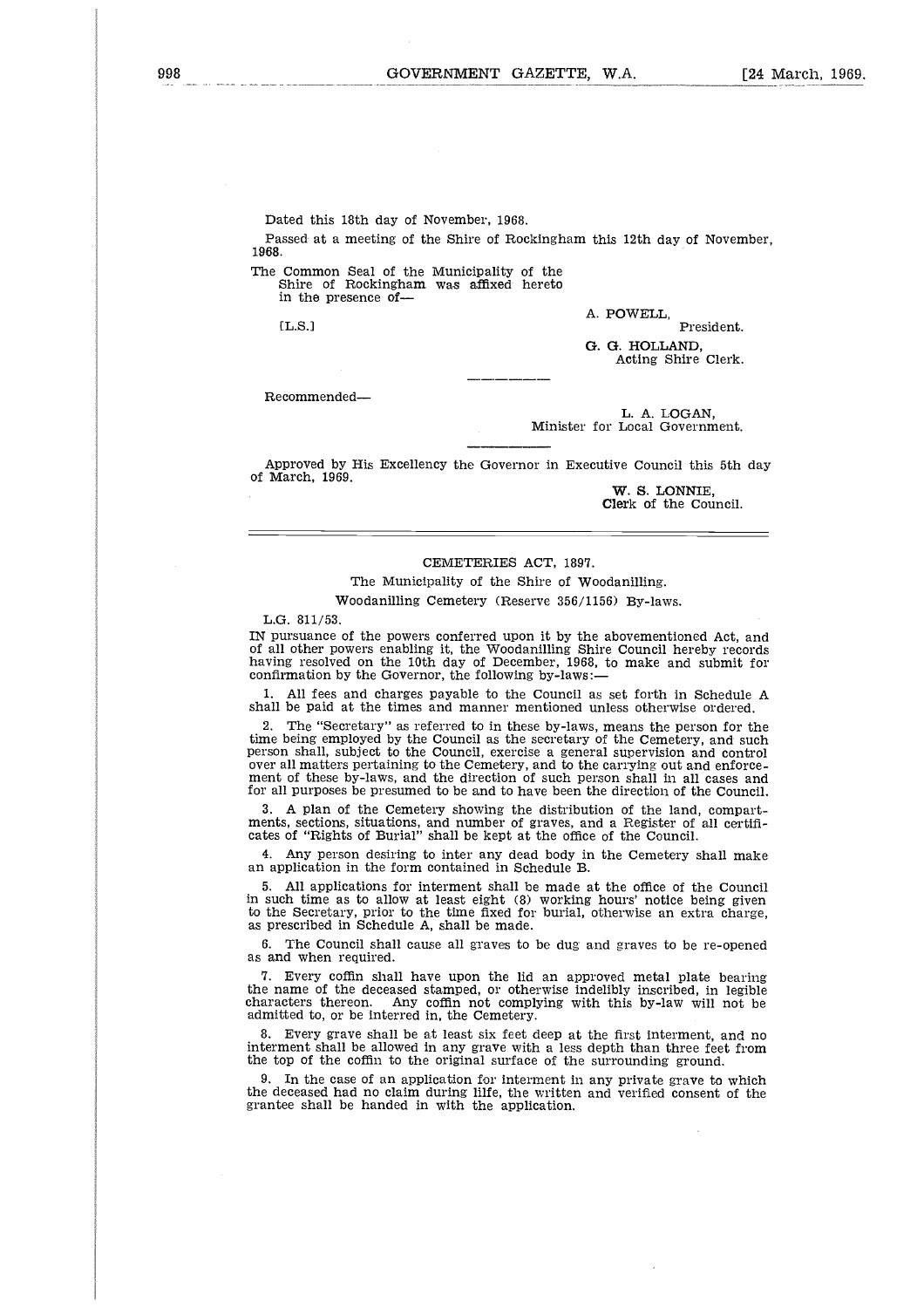10. If any application be made for an interment in any grave of the remains of any person other than the person to whom the grant is issued, or his registered assignee, the written and verified consent of such grantee or assignee shall be produced, together with the "Grant of Right of Burial."

Should the grantee be unable to produce the "Grant of Right of Burial" on making application for a grave **to be** re-opened for the purpose of inter-ment, through having lost same, the said grantee shall make a sworn declaration to this effect, and shall pay the fee for a copy of such "Grant of Right of Burial" as prescribed in Schedule A, before interment takes place.

12. (i) Subject to paragraph (ii) of this by-law, a person shall not bring a dead body into the Cemetery unless he, or his representative, has first handed to the Secretary for inspection and return a Medical Certificate of death or a Coroner's order of burial in respect of the body.

(ii) Where an undertaker, or his representative, for a valid reason, is unable to produce a medical certificate or Coroner's order for burial, as required by paragraph (i) of this by-law and he has given to the Secretary a written guarantee to produce the certificate or order within three days, he may bring the body into the Cemetery.

(iii) A burial shall not be permitted in the Cemetery unless the provisions of one of the foregoing paragraphs of this by-law have been complied with.

(iv) Where an undertaker, or his representative, has given written guarantee as required by paragraph (ii) of this by-law and he has failed to produce the certificate or order within three days, the undertaker's license may be suspended until the certificate or order is produced.

13. No interment shall be allowed on a Sunday, or public holiday, except when it is certified in writing by a Medical Officer of Health, or by a Police Magistrate or by two Justices of the Peace, that for sanitary or special religious reasons it is necessary or advisable that the burial take place on that day, in which case additional fees, as prescribed in Schedule A, shall be charged.

14. The hours of burial shall be as follows:

Monday to Friday- $10.00$  a.m. to  $4.30$  p.m.;

Saturday-10.00 a.m. to 12.30 p.m.;

and no burial shall be allowed to take place, nor any coffin allowed to enter the Cemetery, at any other hour except by written permission of the Council.

15. The time fixed for any burial shall be the time at which the funeral is to arrive at the Cemetery gates.

16. Every funeral shall enter by the principal entrance, and no vehicle except the hearse and mourning coaches, shall be permitted to enter the Cemetery, or stand opposite the entrance gates. Vehicles shall not be allowed to proceed faster than five miles per hour within the Cemetery, and shall proceed by such roads provided, from time to time. No bicycle shall be ridden within the Cemetery.

17. Children under the age of ten years entering the Cemetery must be in the charge of some responsible person.

18. Smoking shall not be allowed within the Cemetery.

19. No dog shall be admitted into the Cemetery, and any found there shall be liable to be destroyed.

20. No person shall remove, or pluck, any plant, tree, shrub, flower (other than withered flowers, which are to be placed in the receptacles provided by the Council) or any article from any grave without first obtaining a permit to do so, from the Council.

21. No person shall promote or advertise or carry on within the Cemetery any trade, business or calling, either by solicitation, distribution of circulars, by cards or otherwise, or by any other system of advertising whatsoever.

22. Any person desiring to place or erect alter or add to any monument, tombstone, or enclosure in any part of the Cemetery must first obtain the written consent of the Council, and otherwise comply with section 23 of the Cemeteries Act. All refuse or other rubbish remaining after the work is completed shall be immediately removed from the Cemetery by the person causing the same.

23. No sand or other material shall be taken from any part of the Cemetery for use in the erection of any monument or other work, or in dressing any grave, except by authority of the Council.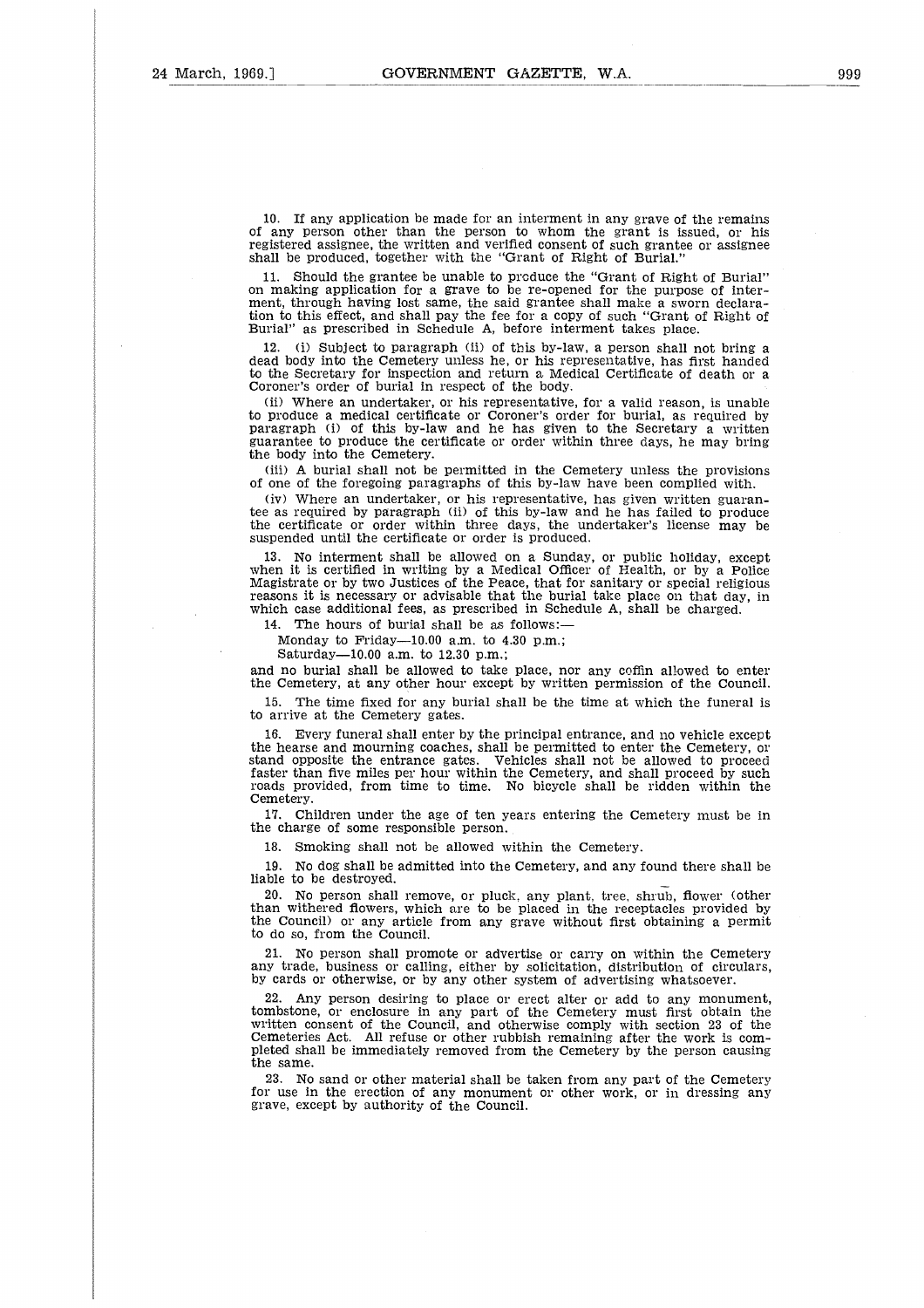24. No trees or shrubs shall be planted on any grave except such as shall be approved by the Secretary.

25. No person except the relative of the deceased, the Council or those licensed by the Council, shall be permitted to decorate any grave.

26. If for the purpose of re-opening a grave, the Council finds it necessary to remove the edging tiles, plants, shrubs, etc., from the grave, the person so ordering the re-opening shall pay to the Council the charges laid down in Schedule A.

27. Prior to conducting any interment within the Cemetery, or making use of the Cemetery for any purpose connected with interments, every undertaker shall pay to the Council an annual fee as prescribed in Schedule A.

28. Any person violating the rules of propriety and decorum, or committing any nuisance or trespass, or damaging any tree, shrub, grave or any erection, or in any way infringing these by-laws shall be expelled from the Cemetery.

29. No person shall commit any breach of any by-laws or regulations or any other rules lawfully made under the authority of any Act relating to cemeteries.

#### Shire of Woodanilling. Schedule A.

|     | 23. The person shah common any breach of any by-laws of regulations of any<br>other rules lawfully made under the authority of any Act relating to cemeteries.                                                                                                                                                                                                                                                                                                                                                                                                                                                        |                |
|-----|-----------------------------------------------------------------------------------------------------------------------------------------------------------------------------------------------------------------------------------------------------------------------------------------------------------------------------------------------------------------------------------------------------------------------------------------------------------------------------------------------------------------------------------------------------------------------------------------------------------------------|----------------|
| 30. | Grants of Right of Burial shall be in the Form of Schedule C.                                                                                                                                                                                                                                                                                                                                                                                                                                                                                                                                                         |                |
| 31. | By-laws published in the Government Gazette on the 31st March, 1911,<br>and amendments thereto, are repealed.                                                                                                                                                                                                                                                                                                                                                                                                                                                                                                         |                |
|     |                                                                                                                                                                                                                                                                                                                                                                                                                                                                                                                                                                                                                       |                |
|     | Shire of Woodanilling.<br>Schedule A.                                                                                                                                                                                                                                                                                                                                                                                                                                                                                                                                                                                 |                |
|     | Woodanilling Cemetery.<br>SCALE OF FEES AND CHARGES PAYABLE TO THE COUNCIL.                                                                                                                                                                                                                                                                                                                                                                                                                                                                                                                                           |                |
| 1.  | On application for an Order for Burial the following fees shall be payable<br>in advance:-                                                                                                                                                                                                                                                                                                                                                                                                                                                                                                                            |                |
|     | In open ground—                                                                                                                                                                                                                                                                                                                                                                                                                                                                                                                                                                                                       | \$             |
|     | For interment in grave six feet deep<br>$\cdots$<br>For interment of any child under 10 years in grave six                                                                                                                                                                                                                                                                                                                                                                                                                                                                                                            | 20.00          |
|     | feet deep<br>المسادات سندي إيوست الم <u>سير</u> ة المسايرة<br>$\cdots$                                                                                                                                                                                                                                                                                                                                                                                                                                                                                                                                                | 15.00          |
|     | For interment of any stillborn child<br>$\sim$ 1000 $\sim$<br>$\cdots$<br>$\cdots$                                                                                                                                                                                                                                                                                                                                                                                                                                                                                                                                    | 7.50           |
| 2.  | If graves are required to be sunk deeper than six feet, the follow-<br>ing additional charges shall be payable:—                                                                                                                                                                                                                                                                                                                                                                                                                                                                                                      |                |
|     | For first additional foot<br>$\sim$<br>$\cdots$<br>$\mathbf{r}$<br>$\cdots$<br>$\cdots$                                                                                                                                                                                                                                                                                                                                                                                                                                                                                                                               | 4.00           |
|     | For second additional foot<br>$\begin{aligned} \frac{\partial \mathbf{u}}{\partial \mathbf{u}}_{\mathbf{u}} & = & \frac{\partial \mathbf{u}}{\partial \mathbf{u}}_{\mathbf{u}} \\ \frac{\partial \mathbf{u}}{\partial \mathbf{u}}_{\mathbf{u}} & = & \frac{\partial \mathbf{u}}{\partial \mathbf{u}}_{\mathbf{u}} \\ \frac{\partial \mathbf{u}}{\partial \mathbf{u}}_{\mathbf{u}} & = & \frac{\partial \mathbf{u}}{\partial \mathbf{u}}_{\mathbf{u}} \\ \frac{\partial \mathbf{u}}{\partial \mathbf{u}}_{\mathbf{u}} & = & \frac{\partial \mathbf{u}}{\partial \mathbf{u}}_{\mathbf{u}}$<br>$\cdots$<br>$\cdots$<br>. | 5.00           |
|     | For third additional foot<br>and the<br>$\cdots$<br>$\mathbf{1}$                                                                                                                                                                                                                                                                                                                                                                                                                                                                                                                                                      | 7.00           |
| 3.  | For re-opening an ordinary grave:-                                                                                                                                                                                                                                                                                                                                                                                                                                                                                                                                                                                    |                |
|     | For each interment<br><b>Contractor</b><br>and the state of the state of<br><b>Contract</b><br><b>Contract</b><br>$\sim 100$                                                                                                                                                                                                                                                                                                                                                                                                                                                                                          | 20.00          |
|     | For each interment of a child under 10 years of age<br>$\ldots$<br>For each interment of a stillborn child<br>$\sim 100$                                                                                                                                                                                                                                                                                                                                                                                                                                                                                              | 15.00<br>7.50  |
|     | For removal of edging tiles, plants, grass, shrubs, etc.                                                                                                                                                                                                                                                                                                                                                                                                                                                                                                                                                              |                |
|     | according to time required, per man per hour at<br>$\ldots$                                                                                                                                                                                                                                                                                                                                                                                                                                                                                                                                                           | 1.20           |
| 4.  | For each interment in open ground without due notice under                                                                                                                                                                                                                                                                                                                                                                                                                                                                                                                                                            |                |
|     | by-law 5<br><b>Contractor</b><br>and the second contract of the second contract of<br><b>Contact Contact</b><br>For each interment on Sunday or public holiday as prescribed                                                                                                                                                                                                                                                                                                                                                                                                                                          | 5.00           |
|     | $\ldots$<br>$\cdots$                                                                                                                                                                                                                                                                                                                                                                                                                                                                                                                                                                                                  | 5.00           |
|     | <b>County</b><br>$\cdots$<br>$\cdots$<br>                                                                                                                                                                                                                                                                                                                                                                                                                                                                                                                                                                             | 5.00           |
|     | $\cdots$<br>$\ldots$<br>$\mathbf{r}$<br>$\mathbf{1}$<br>Re-opening grave for exhumation of child under 10 years of age                                                                                                                                                                                                                                                                                                                                                                                                                                                                                                | 20.00<br>16.00 |
|     | Re-interment in new grave after exhumation<br>المتناد المتقربات المتمارك                                                                                                                                                                                                                                                                                                                                                                                                                                                                                                                                              | 20.00          |
|     | Re-interment in new grave after exhumation, child under 10 years                                                                                                                                                                                                                                                                                                                                                                                                                                                                                                                                                      |                |
|     | of age<br>$\cdots$<br>$\cdots$<br>$\cdots$<br>and the company of the company of<br>$\cdots$<br>For permission to erect a headstone<br>$\sim 100$<br>$\sim 100$<br>.                                                                                                                                                                                                                                                                                                                                                                                                                                                   | 16.00<br>0.25  |
|     | For permission to erect a small headstone not exceeding 2 feet                                                                                                                                                                                                                                                                                                                                                                                                                                                                                                                                                        |                |
|     | 6 inches in height and \$10 in value<br>$\mathbf{r}$<br>$\cdots$<br>$\cdots$<br>$\cdots$                                                                                                                                                                                                                                                                                                                                                                                                                                                                                                                              | 0.25           |
|     | For permission to erect a monument<br>$\cdots$<br>$\cdots$<br>$\cdots$<br>$\cdots$                                                                                                                                                                                                                                                                                                                                                                                                                                                                                                                                    | 0.25<br>0.25   |
|     | For permission to enclose with kerb, any grave<br>$\mathbf{1}$<br>$\sim 10^{-11}$<br>$\cdots$<br>For permission to erect a name plate<br>$\ldots$<br>$\sim 1000$ km $^{-1}$<br>$\cdots$                                                                                                                                                                                                                                                                                                                                                                                                                               | 0.25           |
|     | For copy of Right of Burial<br><b>Contract</b><br><b>Contractor</b><br>$\sim 100$<br>$\cdots$<br>$\ldots$ .                                                                                                                                                                                                                                                                                                                                                                                                                                                                                                           | 0.25           |
|     | For Grave No. Plate<br>and the company of the company of<br>$\sim 100$ km $^{-1}$<br><b>Sales</b><br><b>Sales Co.</b><br>$\sim 100$                                                                                                                                                                                                                                                                                                                                                                                                                                                                                   | 1.50           |
|     | Undertaker's annual license fee<br>Grave reservation fee<br>$\frac{1}{2} \frac{1}{2} \frac{1}{2} \frac{1}{2} \frac{1}{2} \frac{1}{2} \frac{1}{2} \frac{1}{2} \frac{1}{2} \frac{1}{2} \frac{1}{2} \frac{1}{2} \frac{1}{2} \frac{1}{2} \frac{1}{2} \frac{1}{2} \frac{1}{2} \frac{1}{2} \frac{1}{2} \frac{1}{2} \frac{1}{2} \frac{1}{2} \frac{1}{2} \frac{1}{2} \frac{1}{2} \frac{1}{2} \frac{1}{2} \frac{1}{2} \frac{1}{2} \frac{1}{2} \frac{1}{2} \frac{$<br><b>Service</b> Contractor<br>$\ddotsc$<br><b>Contract</b><br>$\cdots$                                                                                     | 4.00<br>3.00   |
|     |                                                                                                                                                                                                                                                                                                                                                                                                                                                                                                                                                                                                                       |                |
|     |                                                                                                                                                                                                                                                                                                                                                                                                                                                                                                                                                                                                                       |                |
|     |                                                                                                                                                                                                                                                                                                                                                                                                                                                                                                                                                                                                                       |                |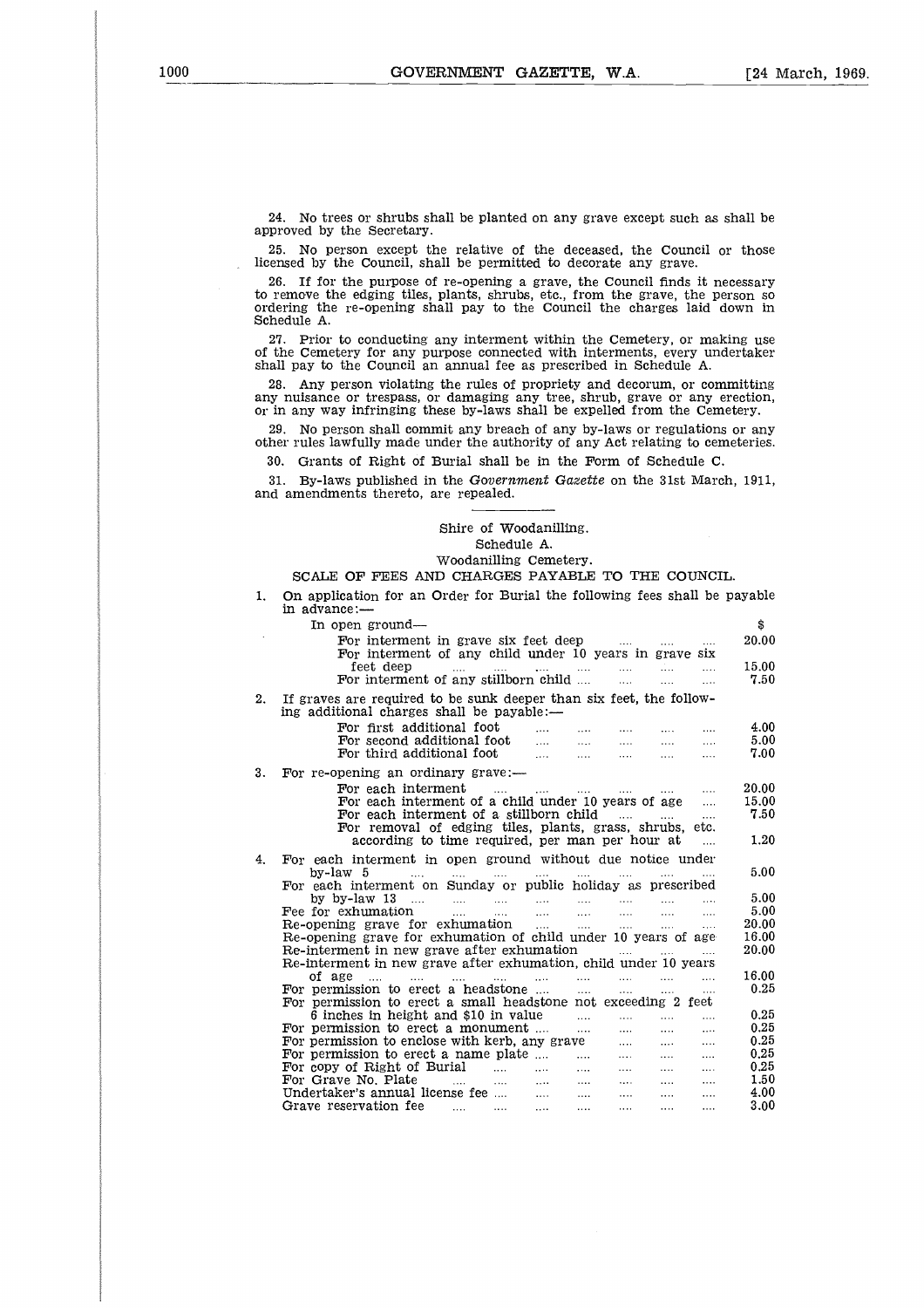#### Schedule B.

#### FORM OF INSTRUCTION FOR GRAVES AND APPLICATION FOR ORDER OF BURIAL.

| Schedule B.                                                                                                                   |  |
|-------------------------------------------------------------------------------------------------------------------------------|--|
| Woodanilling Cemetery Board.                                                                                                  |  |
| Cemetery Board Burial Form.                                                                                                   |  |
| DRM OF INSTRUCTION FOR GRAVES AND APPLICATION FOR ORDER<br>OF BURIAL.                                                         |  |
| restions to be answered at time of making application:-                                                                       |  |
| 1.                                                                                                                            |  |
| 2.<br>3.                                                                                                                      |  |
| 4.                                                                                                                            |  |
| 5.                                                                                                                            |  |
| 6.                                                                                                                            |  |
| 7.<br>8.                                                                                                                      |  |
| 9.                                                                                                                            |  |
| 10.                                                                                                                           |  |
| 11.<br>12.                                                                                                                    |  |
| 13.                                                                                                                           |  |
| 14.                                                                                                                           |  |
| 15.                                                                                                                           |  |
|                                                                                                                               |  |
|                                                                                                                               |  |
|                                                                                                                               |  |
| $\ldots$ $\ldots$ $\ldots$ $\ldots$ $\ldots$ $\ldots$ $\ldots$ $\ldots$ $\ldots$ $\ldots$ $\ldots$ $\ldots$ $\ldots$ $\ldots$ |  |
| Secretary, Woodanilling Cemetery Board.                                                                                       |  |
|                                                                                                                               |  |
|                                                                                                                               |  |
| Shire of Woodanilling.                                                                                                        |  |
| Schedule C.                                                                                                                   |  |
| Woodanilling Cemetery.                                                                                                        |  |
| GRANT OF RIGHT OF BURIAL.                                                                                                     |  |
|                                                                                                                               |  |
|                                                                                                                               |  |
|                                                                                                                               |  |

at Order received this o'clock a.m./p.m.

### Woodanilling Cemetery.

#### GRANT OF RIGHT OF BURIAL.

No No. of Receipt No. of Application No. of Burial Register าม<br>)'<br>:<br>: :<br>:€<br>: t  $\begin{bmatrix} 1 \\ 2 \end{bmatrix}$ <br>: :<br>: :<br>: : ...<br>a<br>...<br>...

BY virtue of the Cemeteries Act, 1897, and amendments, the Trustees of the Woodanilling Cemetery, in consideration of the sum of paid to them by , hereinafter called the Grantee, No.<br>BY<br>Woo<br>pai<br>of bro<br>bur  $\begin{array}{ll} \dots \\ \text{left} \\ \text{left} \\ \text{right} \\ \dots \\ \text{right} \\ \text{right} \\ \text{right} \\ \text{right} \\ \text{right} \\ \text{right} \\ \text{right} \\ \text{right} \\ \text{right} \\ \text{right} \\ \text{right} \\ \text{right} \\ \text{right} \\ \text{right} \\ \text{right} \\ \text{right} \\ \text{right} \\ \text{right} \\ \text{right} \\ \text{right} \\ \text{right} \\ \text{right} \\ \text{right} \\ \text{right} \\ \text{right} \\ \text{right} \\ \text{right} \\ \text{right} \\ \text{right} \\ \text{right} \\ \text{right} \\ \text{$ hereby grant to the said Grantee the right  $\frac{1}{11}$ <br> $\frac{1}{11}$ <br> $\frac{1}{11}$ <br> $\frac{1}{11}$ <br> $\frac{1}{11}$ of burying bodies in the piece of ground eight feet long feet broad, lying within the portion of the said Cemetery appropriated for the burial of adherents to the compartment Woodanilling Cemetery made in pursuance of the said Act. lling Cem<br>
IIGHT OI<br>
SURFAT OI<br>
SURFAT And a<br>
section<br>
Internation<br>
Surfate Said Surfate<br>
Surfate for the Said Oily.<br>
Section<br>
Surfate for the Said Oily. church and numbered .....on the plan of the  $\begin{bmatrix} 1 \\ 1 \\ 2 \\ 3 \\ 4 \end{bmatrix}$ at a meeting of the abovementioned Council held on the day Wo<br>paid...<br>of Ibro<br>bbur<br>com Tat In I<br>dat in Itatiof... , 19 

| Woodanilling Cemetery made in pursuance of the said Act.                                                                                                      |
|---------------------------------------------------------------------------------------------------------------------------------------------------------------|
| To hold the same to the said Grantee for the period of fifty years from the<br>date hereof for the purpose of burials only.                                   |
| This grant issued subject to all by-laws and regulations now and hereinafter<br>in force, made, or to be made under the above Act, or any future Act or Acts. |
| In witness whereof the Common Seal of the said Council was hereto affixed                                                                                     |
| On behalf of the Trustees.                                                                                                                                    |
| President.                                                                                                                                                    |
| Secretary.                                                                                                                                                    |
| This grant must be produced before any grave can be re-opened.                                                                                                |
|                                                                                                                                                               |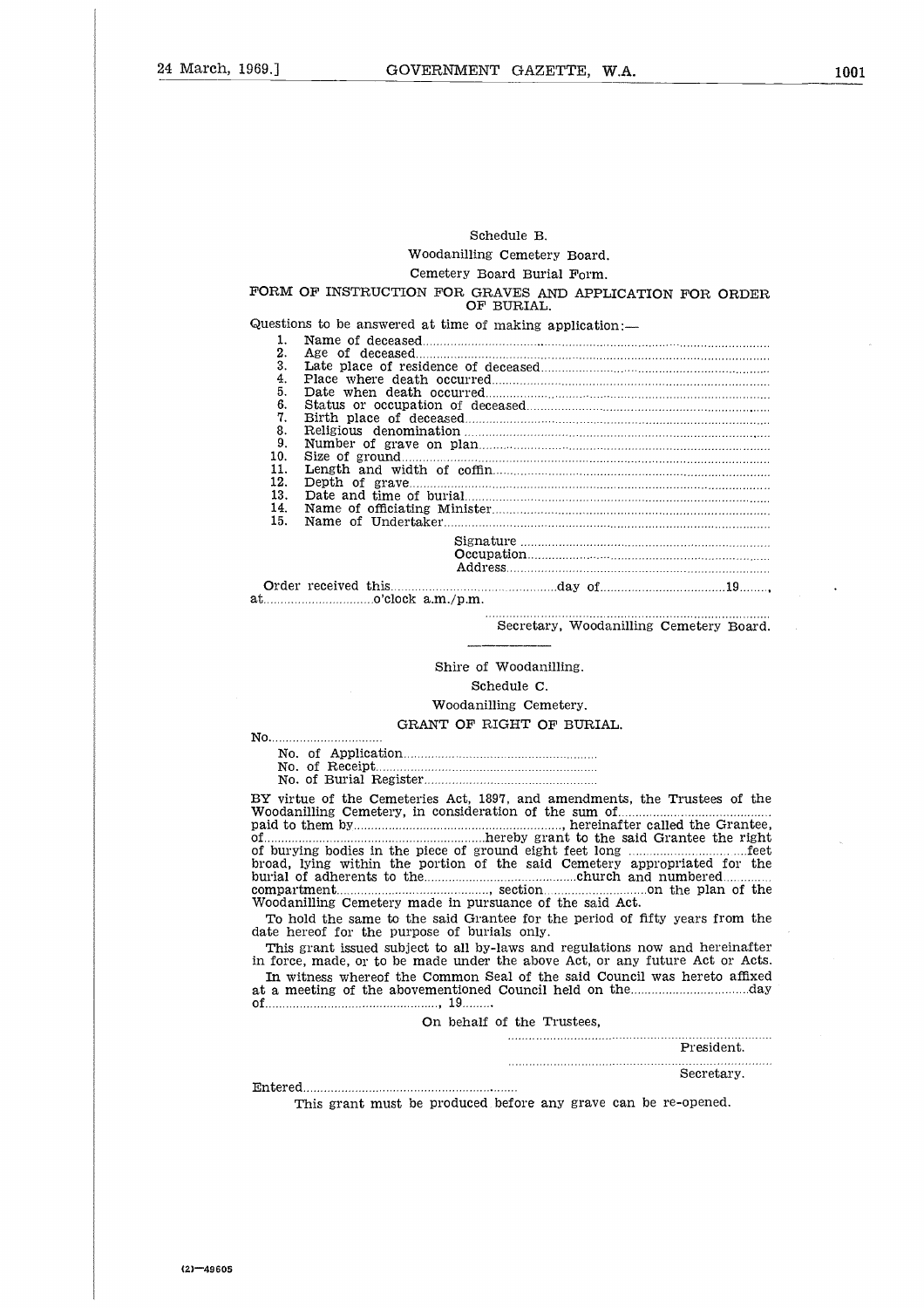Dated this 11th day of February, 1969. The Seal of the Shire of Woodanilling was hereunto affixed, by authority of the a resolution of the Council, in the presence of-F. M. SHACKLEY, [L.S.] h<br>n<br>o President. D. G. McCUTCHEON, Shire Clerk.

Recommended

L. A. LOGAN, Minister for Local Government.

Approved by His Excellency the Governor in Executive Council this 5th day of March, 1969.

W. S. LONNIE, Clerk of the Council.

#### AGRICULTURE PROTECTION BOARD ACT, 1950-1964.

Department of Agriculture, South Perth, 5th March, 1969.

HIS Excellency the Governor in Executive Council, acting pursuant to the provisions of the Agriculture Protection Board Act, 1950-1964, has been pleased to make the regulations set forth in the schedule hereunder.

T. C. DUNNE

Director of Agriculture.

#### Schedule.

#### Regulations.

Principal regulations.

1. In these regulations the Agriculture Protection Board Act Regulations, 1951, published in the *Government Gazette* on the 19th October, 1951, and amended from time to time thereafter by notices so published, are referred to as the principal Regulations.

2. Paragraph (a) of regulation 2 of the principal regulations is amended

- $(a)$  as to subparagraph  $(i)$ -
	- (i) by substituting for the expression "£8 8s." in line one, the expression, "\$21.00"; and
	- (ii) by substituting for the expression, "£5 5s." in line three, the expression, "\$13.50";
	- and
- (b) by substituting for the expression, "\$3 3s." in line one of subparagraph (ii), the expression, "\$6.30".

3. Regulation 3 of the principal regulations is amended by substituting for the expression, "£3 3s." in line nine, the expression, "\$6.30". Reg. 3 amended.

4. Regulation 4 of the principal regulations *is* amended by sub-stituting for the expression, "£52" in line two, the expression, "\$104". Reg. 4 amended.

#### AGRICULTURAL PRODUCTS ACT, 1929-1966.

Department of Agriculture, South Perth, 5th March, 1969.

HIS Excellency the Governor in Executive Council, acting pursuant to the provisions of the Agricultural Products Act, 1929-1966, has been pleased to make the regulations set forth in the schedule hereunder.

T. C. DUNNE, Director of Agriculture.

Reg. 2 amended.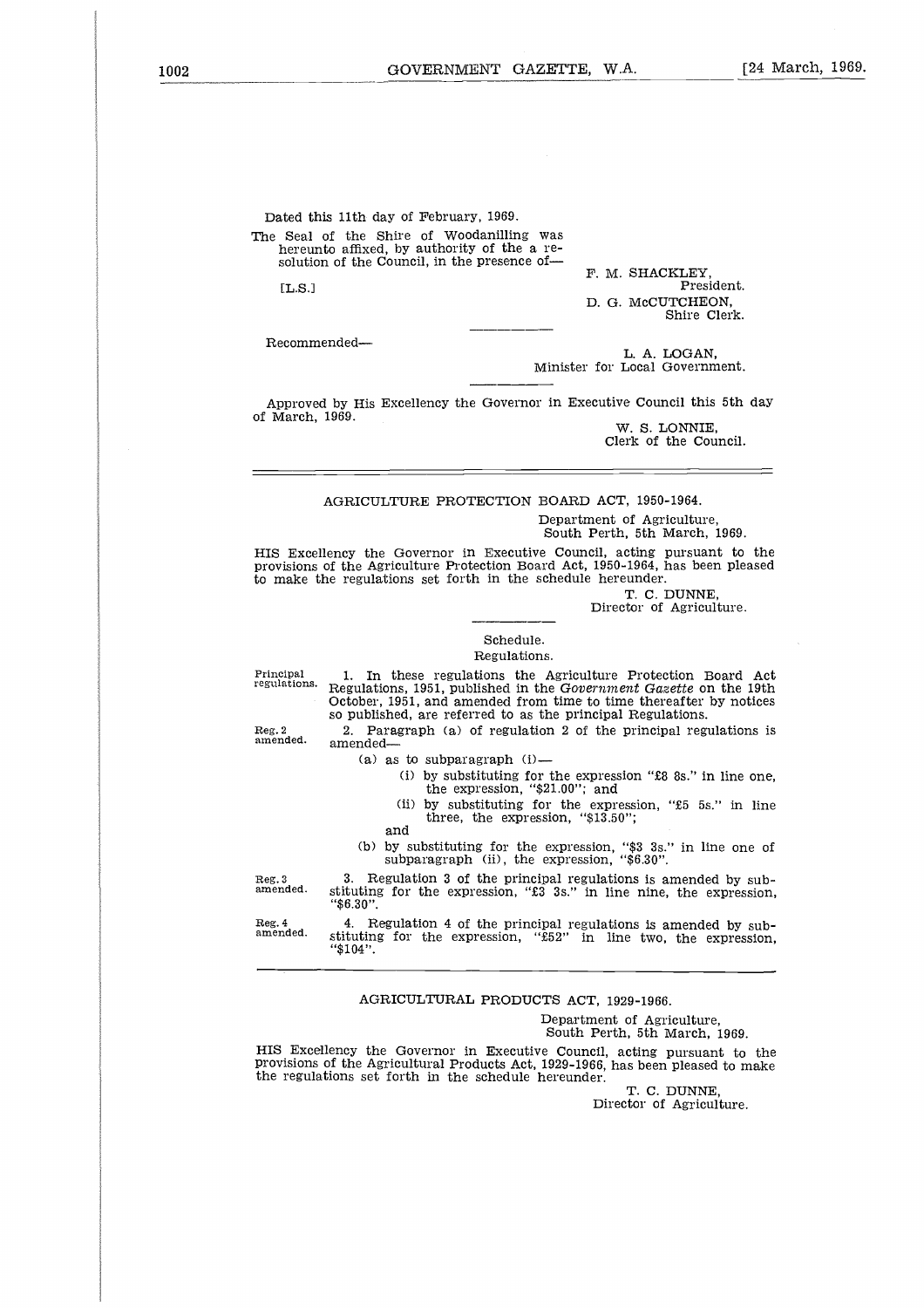#### Schedule.

#### Regulations.

1. In these regulations the Agricultural Products (Apple and Pear Principal Grading) Regulations, 1968, published in the *Government Gazette* on the 26th February, 1968, are referred to as the principal regulations. regulations.

2. Regulation 2 of the principal regulations is amended by adding after the interpretation "disease", an interpretation as follows:— "regulation" means one of these regulations; . Reg. 2 amended.

3. Subregulation (2) of regulation 4 of the principal regulations  $\text{Reg. 4}$  amended. is amended

- (a) by adding after the paragraph designation "(a)" in the item, "Extra Fancy" and again in the item, "Fancy", the passage, "subject to regulation 5A,"; and
- (b) by deleting the passage, "the surface so affected does not exceed 10% of the surface of the fruit and", where appearing in paragraph (a) of the item, "Extra Fancy", and again in the item, "Fancy".

4. Subregulation (1) of regulation 5 of the principal regulations 4. Subregulation (1) of regulation 5 of the principal regulations  $_{\text{Reg. 5}}$  is amended as to paragraph (a) of the item, "Extra Fancy"— amended.

(a) by adding after the paragraph designation, the passage "subject to regulation 5A,"; and (b) by deleting the passage, "the surface so affected does not

exceed 10 per cent. of the surface of the fruit and".

The principal regulations are amended by adding after regulation 5, a regulation as follows:-

5A. (1) For the purpose of grading and packing apples or pears into the grade "Extra Fancy"; the number of apples or pears that are affected by slight surface blemishes or hail marks shall not exceed 10% of the number of apples or pears so graded and packed in the one container.

(2) For the purpose of grading and packing apples into the grade "Fancy", the number of apples that are affected by slight surface blemishes shall not exceed  $10\%$  of the number of apples so graded and packed in the one container..

#### DAIRY PRODUCTS MARKETING REGULATION ACT, 1934-1937.

Department of Agriculture, South Perth, 5th March, 1969.

HIS Excellency the Governor in Executive Council has been pleased to approve of the regulations made by the Minister for Agriculture pursuant to the Dairy Products Marketing Regulation Act, 1934-1937, and set forth in the schedule hereunder.

T. C. DUNNE Director of Agriculture.

## Schedule.

#### Regulations.

1. In these regulations the regulations made under the provisions Principal the Deiry Products Marketing Regulation Act  $1934-1937$  as re- regulations. of the Dairy Products Marketing Regulation Act, 1934-1937, as reprinted and published in the *Government Gazette* on the 3rd March, 1965, and subsequently amended by a notice published in the  $Gov$ ernment *Gazette* on the 11th November, 1965, are referred to as the principal regulations.

- 2. Regulation 19 of the principal regulations is amended— Reg. 19 (a) by substituting for the expression, " $2$  2s." in line two of <sup>amended</sup> paragraph (b) of subregulation (1), the expression, " $4.20$ ";
	- (b) by substituting for the expressions "£5 5s." in the line one of paragraph (a) of subregulation (2), the expression "\$13.50";
	- (c) by substituting for the expression, "E2 2s." in the last line of subregulation (3), the expression, "\$4.20".

Reg. 5A added.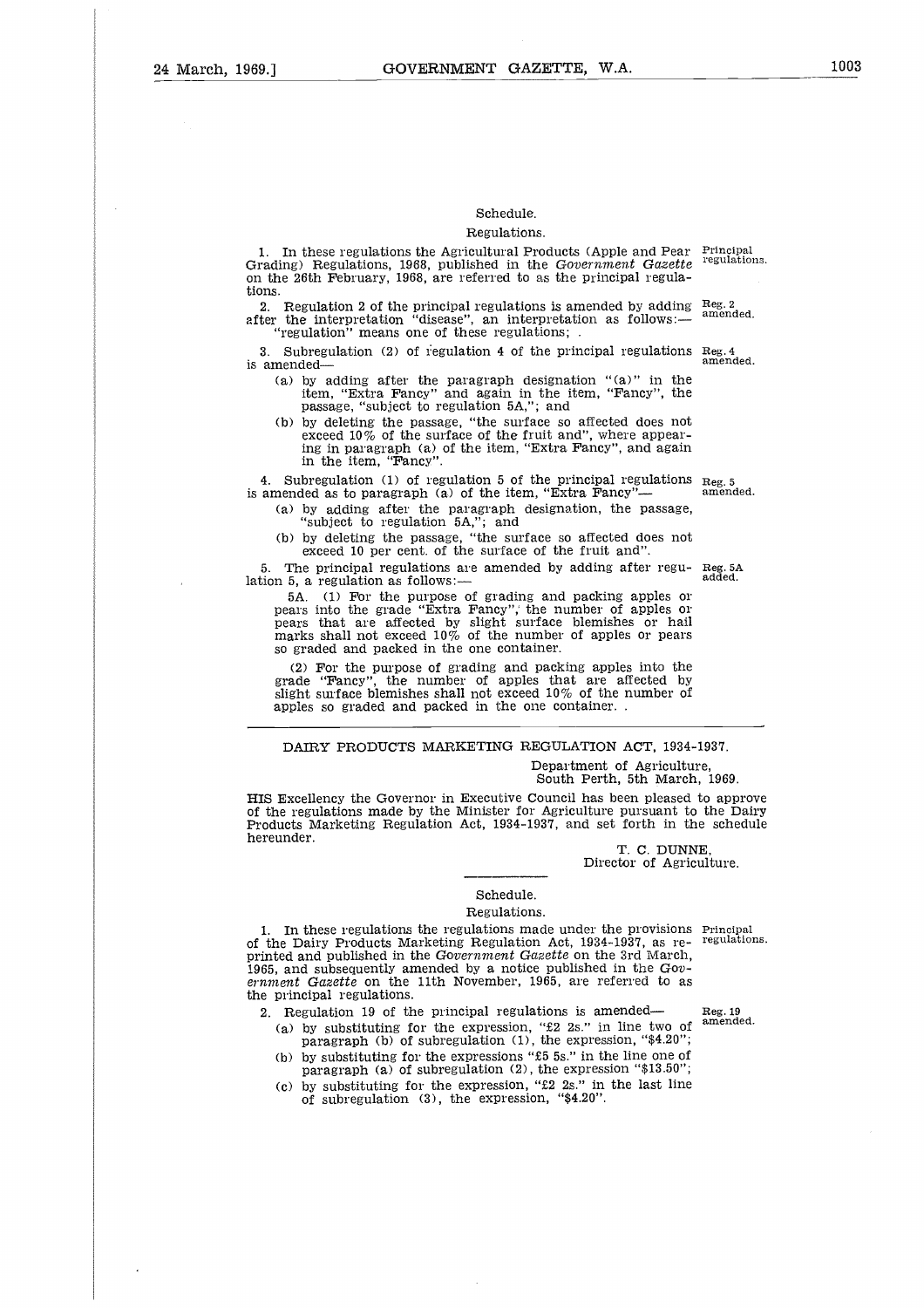#### DRIED FRUITS ACT, 1947-1968.

#### Department of Agriculture, South Perth, 5th March, 1969.

HIS Excellency the Governor in Executive Council, acting under the provisions of the Dried Fruits Act, 1947-1968, has been pleased to make the regulations set forth in the schedule hereunder.

> T. C. DUNNE, Director of Agriculture.

#### Schedule.

#### Regulations.

Principal 1. In these regulations the Dried Fruits Regulations, 1956, pub-<br>regulations, lished in the Covernment Gazette on the 22rd October, 1956, and lished in the *Government Gazette* on the 23rd October, 1956, and amended from time to time thereafter by notices so published, are referred to as the principal regulations.

2. Regulation 12 of the principal regulations is amended

- (a) by substituting for the expression, "£7 7s." in line three of paragraph (a), the expression, "\$18.50"; and
- (b) by substituting for the expression, "£5 5s." in line four of paragraph (b), the expression, "\$13.50".

#### POTATO GROWING INDUSTRY TRUST FUND ACT, 1947-1966.

Department of Agriculture,

South Perth, 5th March, 1969.

HIS Excellency the Governor in Executive Council, acting under the provisions of the Potato Growing Industry Trust Fund Act, 1947-1966, has been pleased to make the regulations set forth in the schedule hereunder.

T. C. DUNNE,

Director of Agriculture.

#### Schedule.

#### Regulations.

Department of Agriculture,<br>
South Perth, 5th March, 1969.<br>
Department of Agriculture, and Ferth, 5th March, 1969.<br>
Director Growing Industry Trust Fund Act, 1947-1966, has been pleased<br>
to make the regulations set forth in regulations. (Remuneration of Committee Members) Regulations published in the *Government Gazette* on the 4th March, 1949, and amended from time to time thereafter by notices so published, are referred to as the principal regulations.

2. Regulation 2 of the principal regulations is amended by substituting for the passage, "of \$10.50 per day or part of a day" in paragraph (a), the passage, "at the rate of \$13.50 for each half day or part thereof". Reg. 2 amended.

#### SOIL CONSERVATION ACT, 1945-1955.

Department of Agriculture, Perth, 5th March, 1969.

HIS Excellency the Governor in Executive Council, acting pursuant to the provisions of the Soil Conservation Act, 1945-1955, has been pleased to make the regulations set out in the schedule hereunder.

> T. C. DUNNE, Director of Agriculture.

Reg. 12 amended.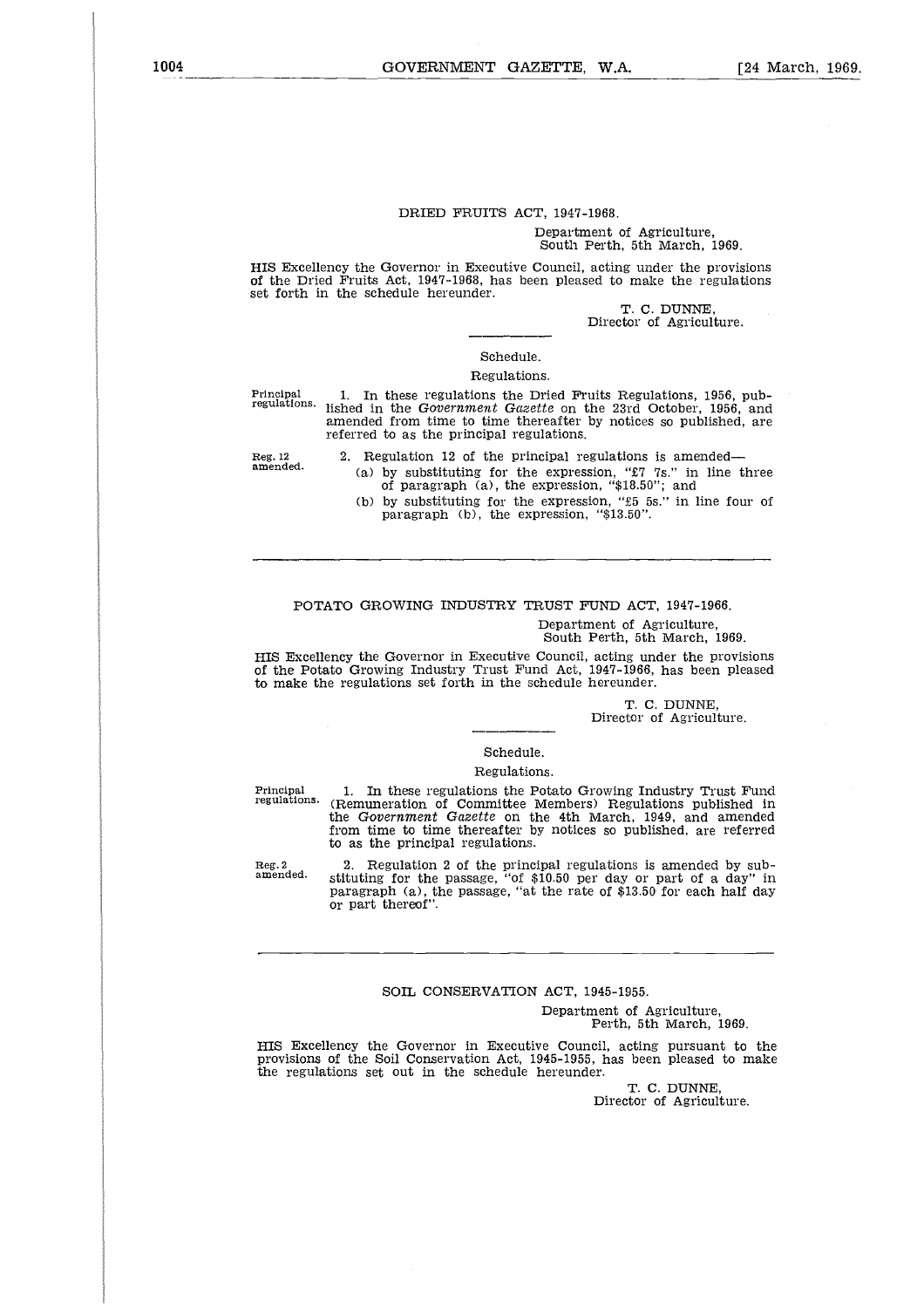## Schedule.

## Regulations.

1. In these regulations the Soil Conservation Advisory Commit-tee (Remuneration of Members) Regulations, published in the *Government Gazette* on the 15th September, 1959, and amended by a notice published in the *Government Gazette* on the 22nd April, 1966, are referred to as the principal regulations. Principal regulations.

2. Regulation 2 of the principal regulations is amended (a) by substituting for the passage, "of \$14.70 per day or part of a day" in paragraph (a), the passage, "at the rate of \$18.50 for each half day or part thereof"; and

(b) by substituting for the passage, "of \$10.50 per day or part of a day" in paragraph (b), the passage, "at the rate of \$13.50 for each half day or part thereof".

#### VETERINARY MEDICINES ACT, 1953-1963.

#### Department of Agriculture, South Perth, 5th March, 1969.

HIS Excellency the Governor in Executive Council, acting under the provisions of the Veterinary Medicines Act, 1953-1963, has been pleased to make the regulations set forth in the schedule hereunder.

T. C. DUNNE Director of Agriculture.

#### Schedule.

#### Regulations.

1. In these regulations the Veterinary Medicines Act Regulations published in the *Government Gazette* on the 11th June, 1954, as amended thereafter from time to time by notices so published, are referred to as the principal regulations. Principal regulations.

 $\bar{z}$ 

2. Regulation 8 of the principal regulations is revoked and the Reg. 8<br>llowing regulation is substituted: following regulation is substituted:-

8. The fee payable to each member of the Committee, other than the Chairman, in respect of each meeting attended shall be at the rate of \$13.50 for each half day or part thereof. .

#### VETERINARY SURGEONS ACT, 1960.

#### Department of Agriculture, South Perth, 5th March, 1969.

HIS Excellency the Governor in Executive Council, acting pursuant to the provisions of the Veterinary Surgeons Act, 1960, has been pleased to make the regulations set forth in the schedule hereunder.

T. C. DUNNE, Director of Agriculture.

## Schedule.

#### Regulations.

1. In these regulations the Veterinary Surgeons Act Regulations, Principal 1.<br>61 published in the Government Gazette on the 3rd November, regulations. 1961, published in the *Government Gazette* on the 3rd November, 1961, *as* amended from time to time thereafter by notices so published, are referred to as the principal regulations. Fils Excellency the Governor in I<br>provisions of the Veterinary Surgeo<br>regulations set forth in the schedul<br>regulations set forth in the schedul<br>1961, published in the Government<br>1961, as amended from time to time<br>ished, ar

2. Regulation 7 of the principal regulations is revoked and the Reg. 7 substituted. following regulation substituted:—<br>7. The fee payable to each member of the Board or a deputy

of a member, in respect of each meeting of the Board he attends, shall be as follows

(a) Chairman of the Board or his deputy—\$18.50;

(b) other members of the Board or their deputies—\$13.50. .

Reg. 2 amended.